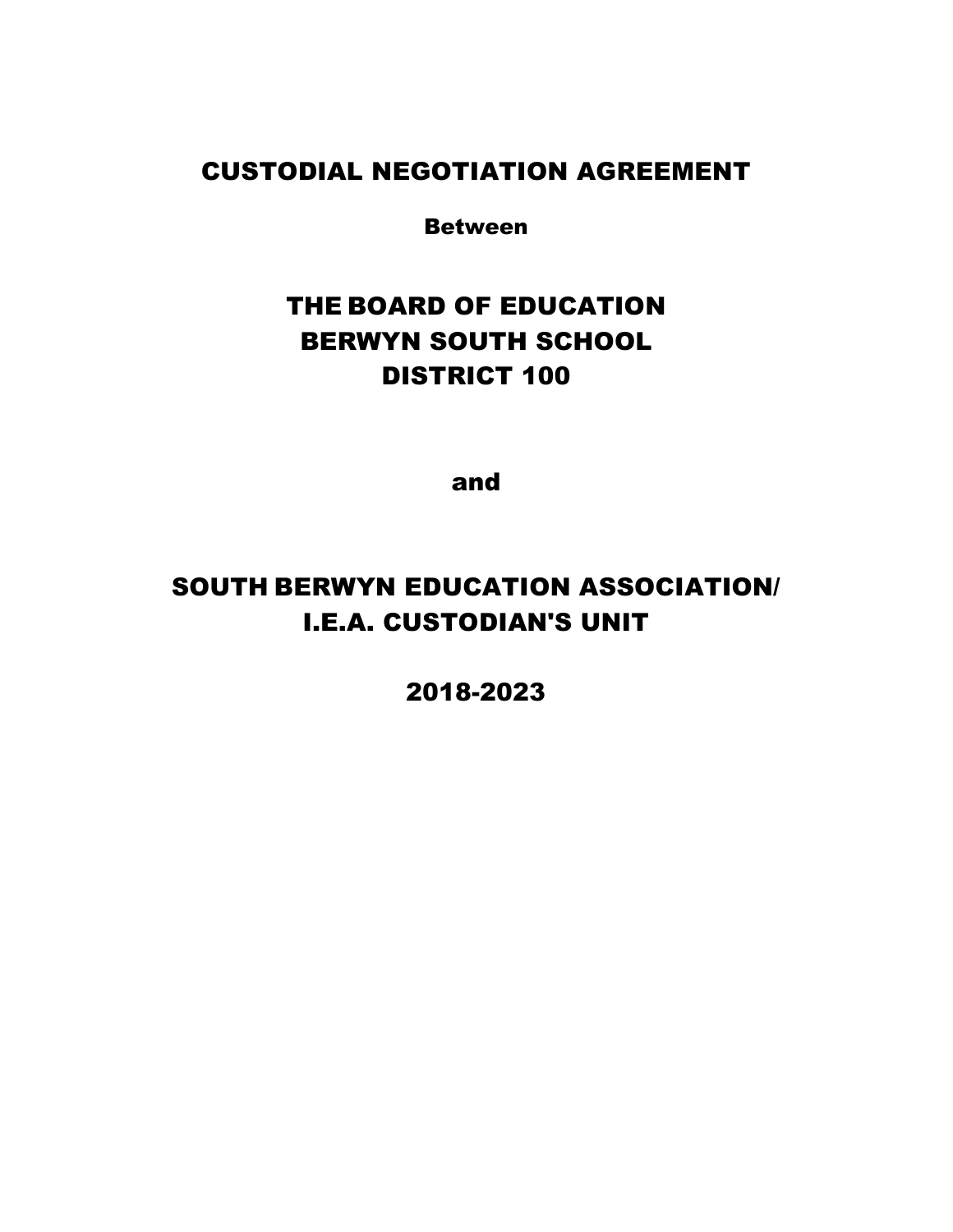### **CONTENTS**

| Article |                                                    | Page           |
|---------|----------------------------------------------------|----------------|
| Ι.      | <b>Negotiations Procedure</b>                      | 3              |
| II.     | <b>Employee and Association Rights</b>             | $\overline{4}$ |
| III.    | <b>Association Security</b>                        | 6              |
| IV.     | Grievance Procedure                                | 7              |
| V.      | Probationary Period                                | 9              |
| VI.     | <b>Employee Evaluation</b>                         | 10             |
| VII.    | Discipline and Termination of Continuing Employees | 11             |
| VIII.   | Leaves                                             | 12             |
| IX.     | Vacations                                          | 13             |
| Χ.      | Hours                                              | 15             |
| XI.     | Salary and Fringe Benefits                         | 16             |
| XII.    | Work Schedule and Workload                         | 19             |
| XIII.   | Professional Improvement and Consultation          | 20             |
| XIV.    | Vacancies, Promotions. Seniority                   | 21             |
| XV.     | Reduction of Employees                             | 22             |
| XVI.    | <b>Effect of Agreement</b>                         | 23             |
|         | Appendix A                                         | 25             |
|         | Appendix B                                         | 27             |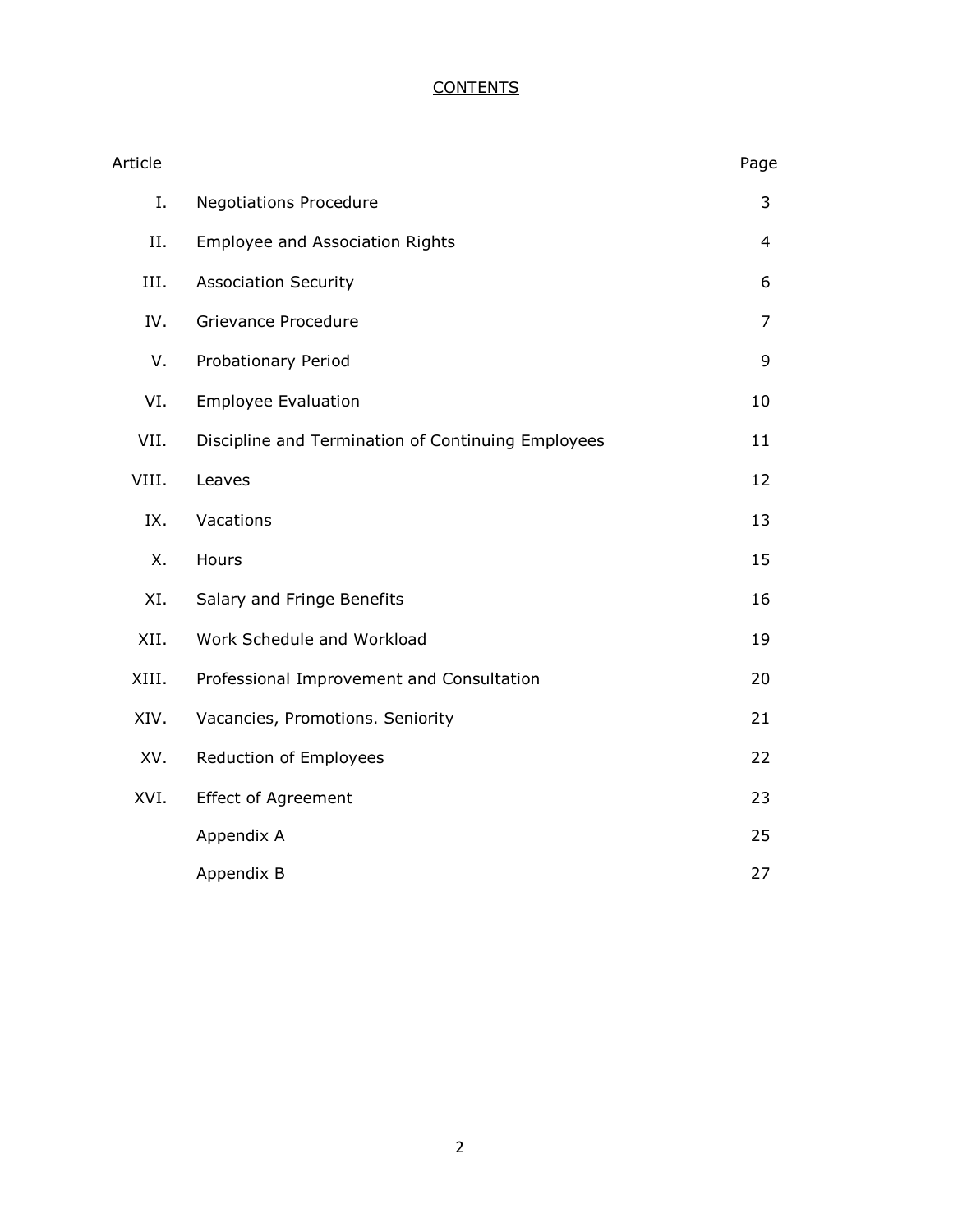#### CUSTODIAL AGREEMENT

#### **RECOGNITION:**

The Board of Education of School District 100, Cook County, Berwyn, Illinois, hereinafter referred to as the "Board", recognizes the Custodians Unit of the South Berwyn Education Association/IEA/NEA hereinafter referred to as the "Association", as the exclusive negotiating agent for all custodial, and full-time and at least half-time personnel, hereinafter referred to as "Employee", except for supervisors, managerial, confidential, short-term employees (to include those hired during the summer months) and students.

#### **ARTICLE I**

#### **NEGOTIATIONS PROCEDURE**

- 1.1 The parties agree that their duly designated representatives shall negotiate in good faith with respect to salaries, fringe benefits, working hours, and those conditions of employment indicated in this Agreement. Notice of negotiations shall be given no later than May 1. The Board shall appoint no more than three Board members or administrative employees and the custodians shall appoint no more than three employees of the District as their representatives. With the agreement of the other party, either party may use the services of a consultant during negotiations.
- 1.2 If agreement is not reached within ninety (90) days of the commencement of negotiations, either party may declare to the other in writing that an impasse exists and call for a mediator.
- 1.3 When an impasse has been declared, the Federal Mediation and Conciliation Service shall be requested by both parties to appoint a mediator from its staff. The mediator shall meet as soon as possible with the parties or their representatives or both, either jointly or separately, and shall take such steps as the mediator deems appropriate to persuade the parties to resolve their differences and effect a mutually acceptable agreement.
- 1.4 A "Labor-Management Committee" shall be established consisting of three bargaining unit members, (preferably two (2) custodial employee representatives and one (1) maintenance service employee representative), and the Superintendent of Schools and other District designee(s). Such a committee shall meet to discuss problems of mutual concern for recommendation to the Board toward improving District custodial and maintenance service operations. The committee shall agree no later than September 15 to establish dates for quarterly meetings.

The committee may also evaluate service performed beyond the letter of job descriptions resulting in cost savings, more efficient operations, enhancement of school property or exceptional service to children or adults. An agreed upon pool of dollars may be set aside to distribute to individuals approved by the committee and the Board.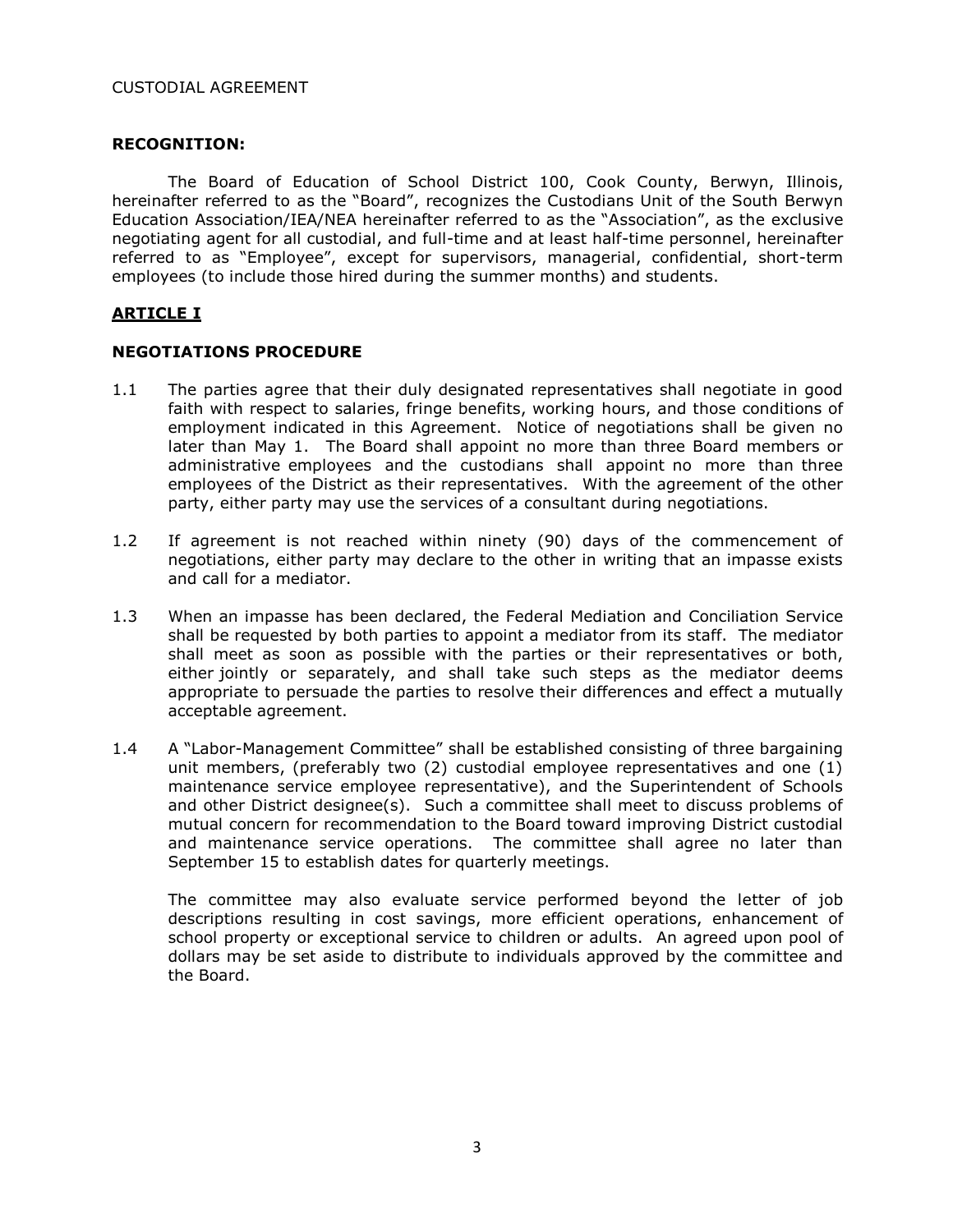#### **ARTICLE II**

#### **EMPLOYEE AND ASSOCIATION RIGHTS**

2.1 Personnel File: Each employee shall have the right, upon request, to review the contents of said employee's personnel file, except as prohibited by the Illinois School Code.

Each employee has the right to review his/her personnel file. If the employee's file contains any material that is disciplinary in nature, the employee may have that material removed from the file provided at least five years has passed since the issuance of the discipline and there have been no incidents of a similar nature noted in the personnel file.

- 2.2 Right to Organize: Employees shall have the right to organize, join and assist the Association and to participate in negotiations with the Board. Employees shall also have the right to refrain from any or all of such activities. The Board shall not discriminate against any employee for reason of membership in the Association, participation in negotiations with the Board, or the institution of any grievance, complaint or proceeding under this Agreement, or lack of membership or participation.
- 2.3 Meetings, Notices, and General Information: The Association may be granted the following:
	- a. The use of school buildings for meetings, not to interfere with school needs and programs. Request for building use will be processed through the District Office as any other group must do.
	- b. The use of employee mailboxes, inter school mail, and staff or custodial bulletin boards for the purpose of internal communication, a copy of which must be sent to the Superintendent and principals before dissemination.
	- c. The use of school equipment, e.g. computers, copy machines, which use must be approved by the principal. All materials are to be furnished by the Association.
	- d. The Association President or designee shall be entitled up to a total of nine (9) days for pertinent local, state, or National Association business, provided the Association reimburses the District for the cost of a substitute, and further provides that a written request for leave has been received by the Superintendent at least five days prior to the date of absence. Only one member of the bargaining unit may be absent from work at a time pursuant to this paragraph, except for the Illinois Education Association ESP Conference when up to two (2) bargaining unit members may be absent. Information from this conference shall be shared with other members of the bargaining unit.
	- e. The Association shall be entitled to four meeting times per year to meet with the members of the bargaining unit. The meetings may be scheduled at any time with approval of the Superintendent. Request for time must be submitted to the Superintendent or his designee at least five days prior to the meeting.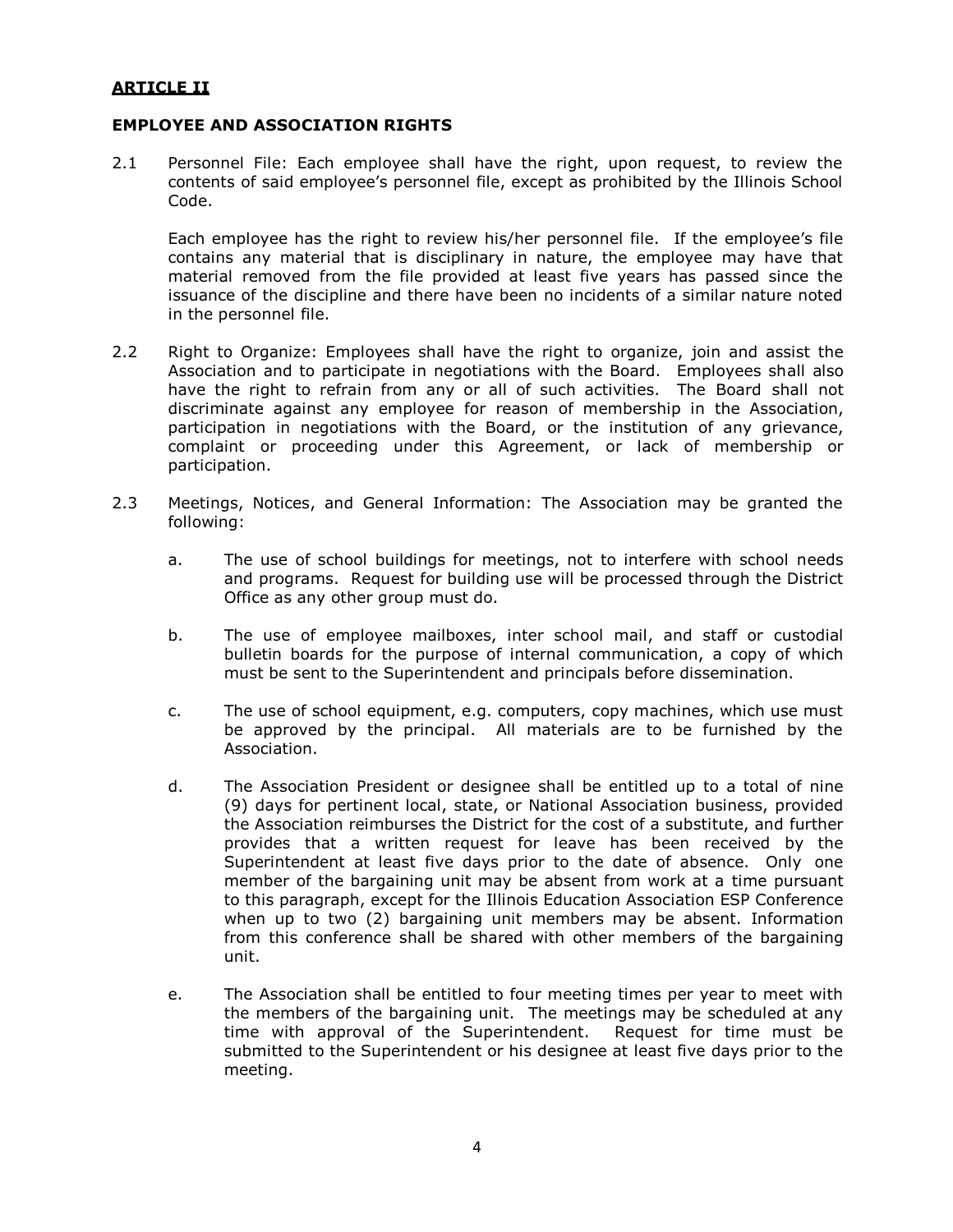- 2.4 Supervision: Each custodian is responsible to the building principal, Director of Buildings and Grounds, and Superintendent. While close coordination must be maintained with the building principal, any substantial changes in the normal work schedule or any major individual building problems should be adjusted in consultation with the Director of Buildings and Grounds.
- 2.5 Right of Representation: When an employee is required to appear before the Board concerning any matter that would adversely affect the employee's employment, the employee's position, or the employee's salary, the employee shall be entitled to have a representative of the Association present. Further when an employee is required to appear before the Board, the employee shall be advised in writing to the reasons for the requirement. The Superintendent shall be advised in writing as to the identity of the representative at least five (5) working days prior to the appearance.
- 2.6 Fair Share: Each custodian, as a condition of their employment, on or before thirty (30) days from the date of commencement of duties or the effective date of this agreement, whichever is later, shall join the Association or pay a fair share fee to the Association equivalent to the amount of dues uniformly required of members of the Association, including local, state, and national dues, excluding any costs or contributions related to elections or political purposes.

The Association shall, on a yearly basis, certify the amount of the fair share fee. The certification must be written and signed by the President of the Association or other appropriate Association official. No Employee shall be required to pay the fee, nor shall the Board be required to deduct the fee, until the certification document is submitted. In addition, the Association shall certify to the Board that "Notice of Fair Share" has been given in accordance with the IELRB roles and regulations. No payroll deductions of fair share fees shall be made by the Board until at least 14 days after such certification. A copy of the "Notice of Fair Share" shall be sent to the Superintendent.

Any non-member who objects to the fair share fee on bona fide religious grounds are excused from payment to the Association but must pay the amount of the fair share fee to a non-religious charitable organization mutually agreed upon by the nonmembers and the Association. If the non-member and the Association do not agree, the non-members shall select a charity from the list developed by the Illinois Educational Labor Relations Board.

The Association shall indemnify, defend, and hold harmless the Board, its members, officers, agents and employees from and against any and all claims, demands, actions, complaints, suits or other forms of liability or loss including, but not limited to damages, attorneys' fees, and costs that shall arise out of or by reason of action taken by the Board for the purpose of complying with the above provisions of this clause, or in reliance on any list notice, certification, affidavit, or assignment furnished under any such provisions provided that it is expressly understood that this save harmless provision will not apply to any claim, demand, suit or other form of liability which may arise as a result of any type of willful or intentional misconduct or gross negligence by the Board.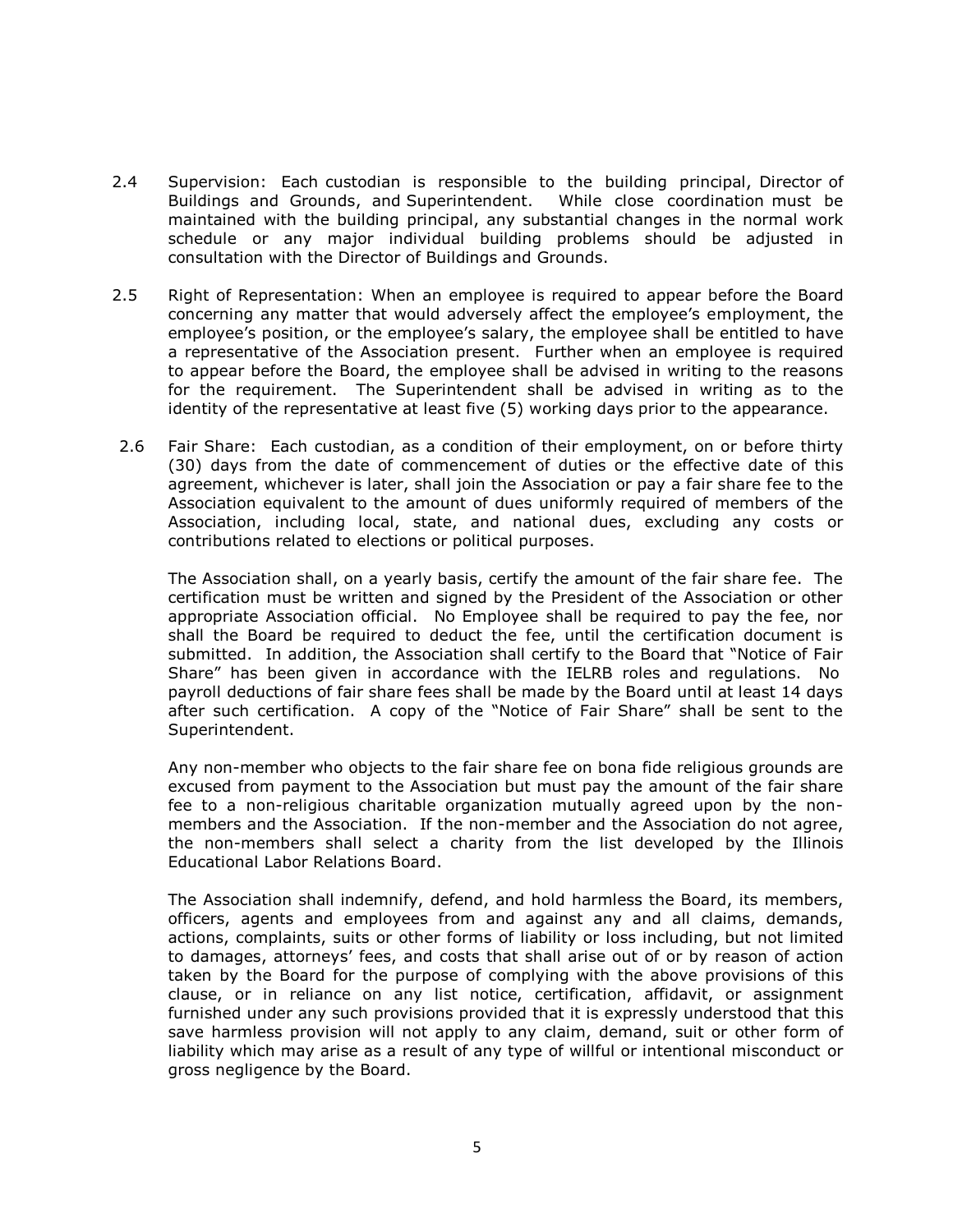#### **ARTICLE III**

#### **ASSOCIATION SECURITY**

3.1 Dues Deduction: The Board shall deduct from each member's pay the current dues of the Association, provided that the Board has an employee-executed authorization for continuing dues deduction, the amount of which shall annually be certified by the Association. The authorization form shall be furnished by the Association. The authorization must be submitted annually by October 1 or within 30 days of employment for new employees.

New employees to the District will be informed by the Superintendent or his designee of the existence of the exclusive representative. In addition, the names and addresses of newly hired employees shall be provided to the Association within thirty (30) days after employment is approved by the Board.

3.2 Representation Referendum: Any organization challenging the Association must submit evidence that it has at least 30% of the custodial employees as members. This evidence shall be filed with the Secretary of the Board. If the Board deems such membership is valid, a referendum shall be held within sixty (60) days of the filling of the challenge. The organization receiving a majority of the votes cast in such a referendum shall be declared the exclusive representative, unless no representation shall be voted by a majority, and shall be recognized as such by the Board. There shall be no more than one such referendum during any one school year.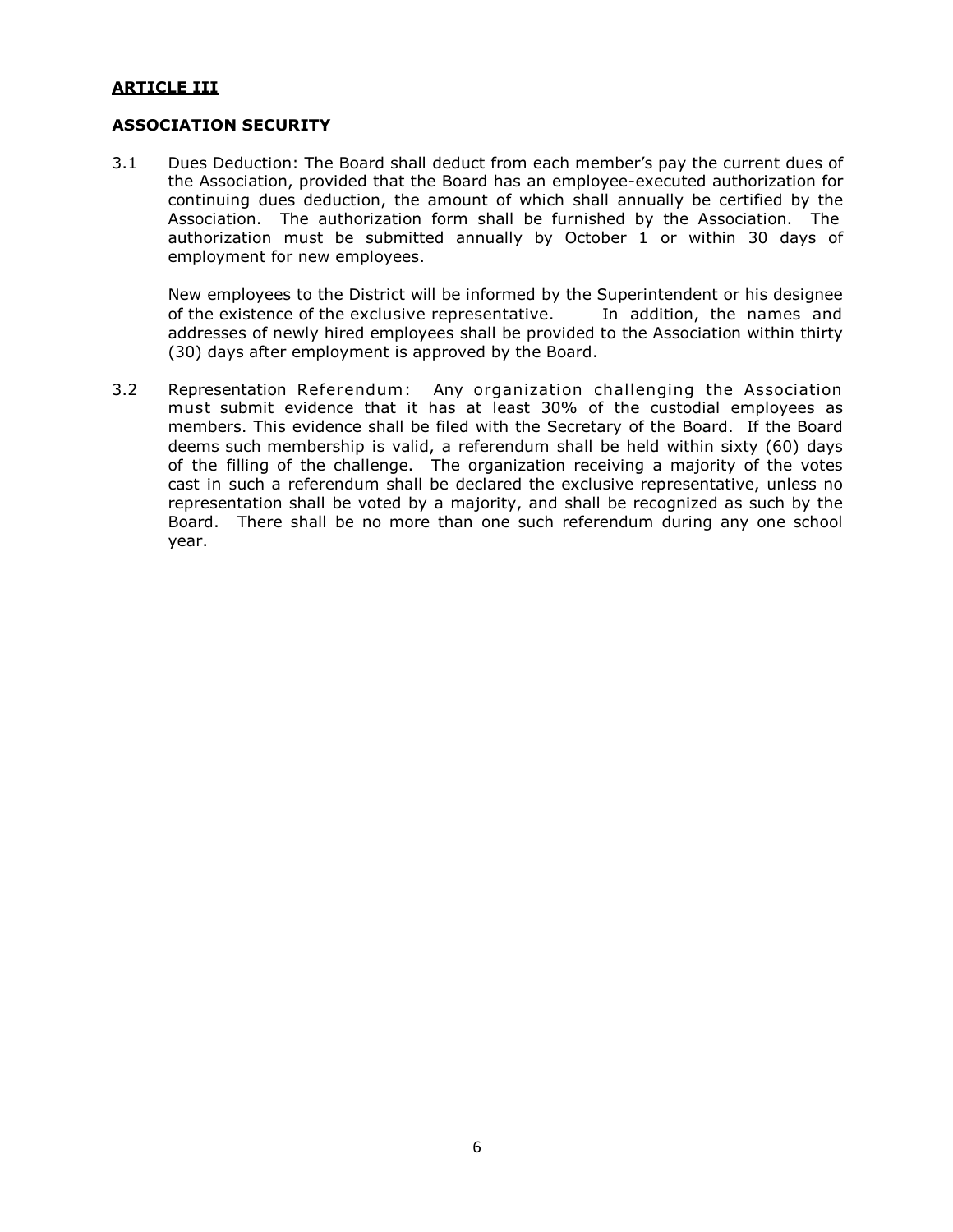#### **GRIEVANCE PROCEDURE**

- 4.1 Grievance Defined:
	- A. Grievance is defined as a written claim that there has been a violation, misinterpretation or misapplication of a specific and express provision of this Agreement. The grievance must state the nature of the grievance, identify the specific clause or clauses of the Agreement allegedly violated, and request a definite remedy. No grievance will be processed or entertained unless it is filed in writing in accordance with Step I within fifteen (15) working days after the occurrence of the event giving rise to the grievance. Working days shall mean weekdays (M-F) when the Central Office is open for business.
	- B. Basic Principles: Every employee covered by this Agreement shall have the right to present grievances in accordance with these procedures, with or without representation. Nothing contained in this section or elsewhere in this Agreement shall be construed to prevent any individual employee from discussing a problem with the administration and having it adjusted (terminated to the mutual satisfaction of all persons) without intervention or representation of Association representatives. The failure of an employee or the Association to act an any grievance within the time limits prescribed in this grievance procedure will act as a bar to any further appeal, and an administrator's failure to give a decision within the time limits shall permit the grievant to proceed to the next step. The time limits, however, may be extended by mutual agreement, either oral or in writing.
	- C. Procedure:
		- Step 1 The grievant shall file his grievance in writing with his immediate supervisor or his designee within fifteen (15) working days of the occurrence of the event giving rise to the grievance. The immediate supervisor or his designee shall confer with the grievant in an attempt to resolve the grievance. A decision in writing shall be rendered to the grievant within five (5) working days of the conference.
		- Step 2 If a satisfactory agreement is not reached at Step 1, the grievant may appeal to the Superintendent or his designee in writing within ten (10) working days after he has received the decision of the immediate supervisor or his designee. The Superintendent or his designee shall hold a conference within ten (10) school days after the receipt of the appeal and a written decision shall be rendered by him or his designee within five (5) school days after the conference.
		- Step 3 If the grievance is not settled at the second step, the grievant has five (5) working days in which he may appeal to the Board of Education. The grievance shall be submitted to the Board of Education to be considered as soon as reasonably possible thereafter. The grievant, acting independently or through the Association, may present a written grievance to the Board or may request an oral hearing which will be granted at the discretion of the Board. If granted, the hearing will be conducted by the full Board or by a subcommittee of the Board. The Board shall render its decision within five (5) working days after the meeting.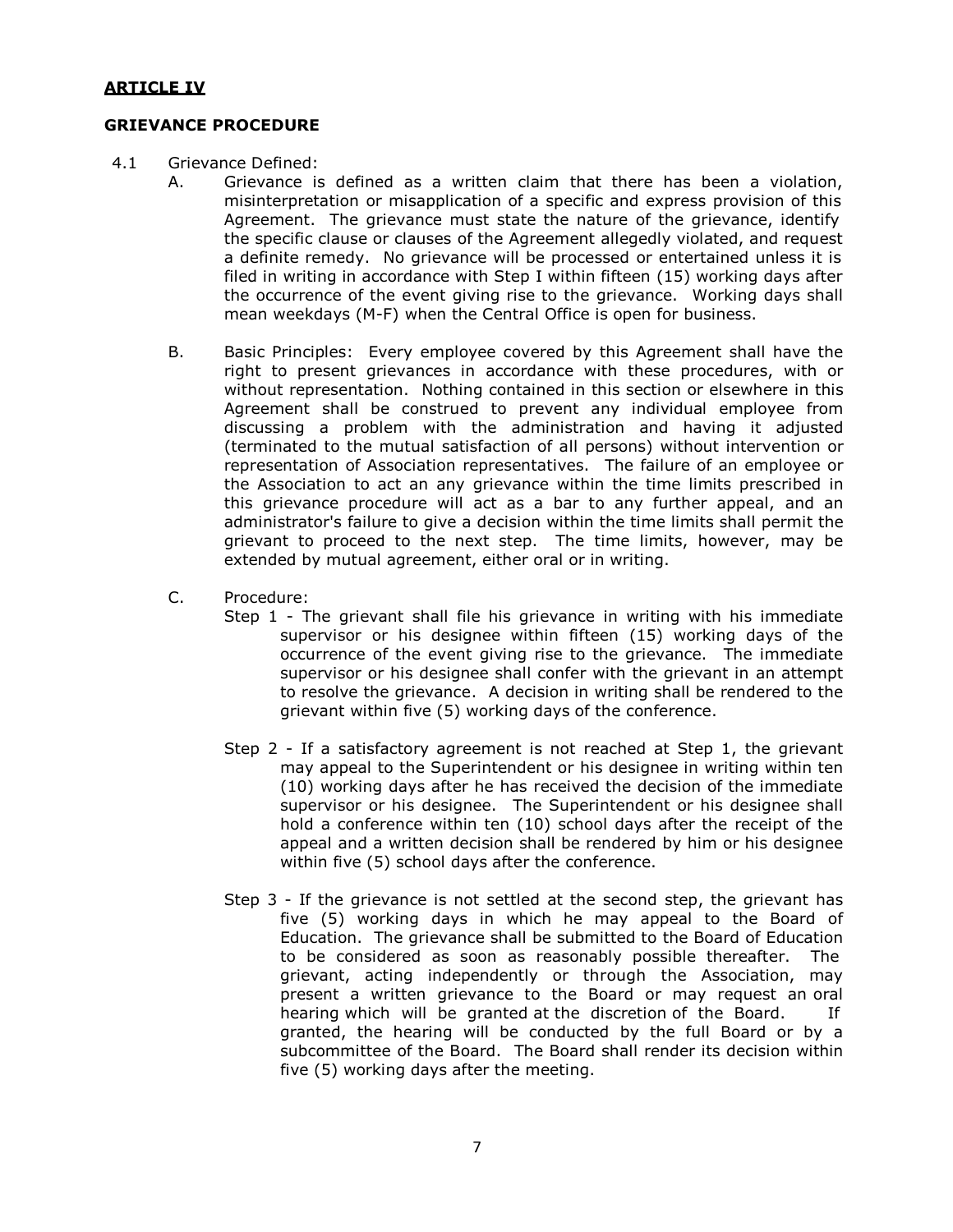Step 4 - In the event the grievant is not satisfied with the disposition of his grievance at Step 3, the grievance may be submitted to binding arbitration within ten (10) working days after receipt of the Board's answer in Step 3. The parties shall attempt to agree upon an arbitrator within ten (10) working days after receipt of the notice of referral. In the event the parties are unable to agree upon an arbitrator within the ten (10) day period, the parties shall request an arbitrator from the American Arbitration Association. The selection of the arbitrator shall follow the standard operating procedures set forth by the American Arbitration Association. The arbitrator shall have no right to amend, modify, nullify, ignore, add to or subtract from the provisions of the Agreement. He shall consider and decide only the specific issues submitted to him in writing and shall have no authority to make any decision or recommendation on any other issue not so submitted to him. The arbitrator's decision shall be based solely upon his interpretation of the meaning or application of the specific term(s) of this Agreement which has allegedly been violated, misinterpreted or misapplied under the facts of the grievance presented. The fees of the arbitrator shall be divided equally between both parties. All other expenses shall be borne by the party incurring them.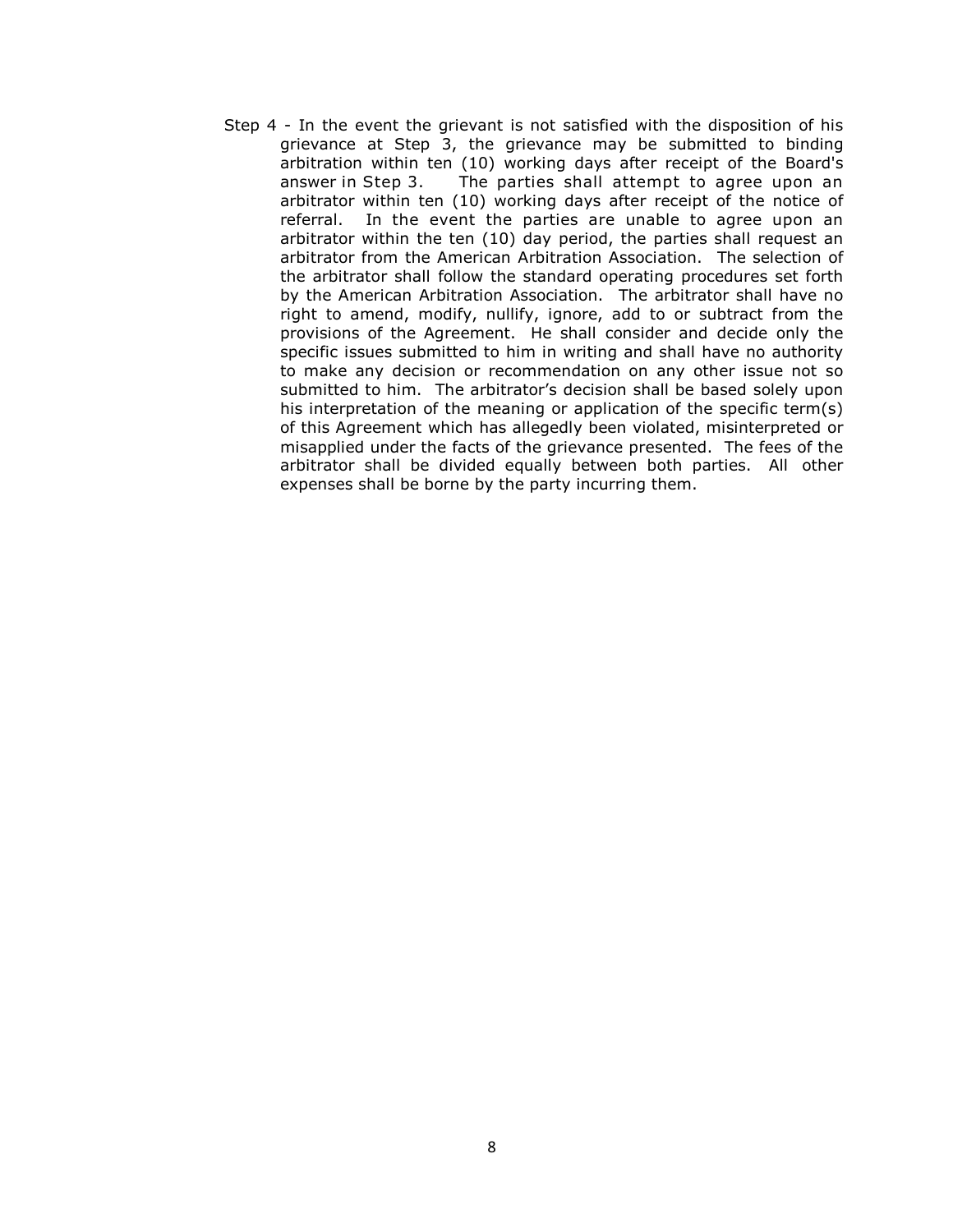#### **ARTICLE V**

#### **PROBATIONARY PERIOD**

- 5.1 Term: A newly hired employee or a newly promoted employee shall be termed a "probationary" employee. The normal probationary period for a newly hired employee shall be twelve (12) months from the date of hire. Notwithstanding the probationary period, a newly-hired employee may be dismissed for non-performance reasons if the position is to be filled by a person who failed to qualify for his or her newly promoted position. The normal probationary period for a newly promoted employee shall be twelve (12) months. The Board shall have the option to extend the probationary period for an additional six (6) school year months, provided written notice of such extension, including reasons therefore are furnished the employee at least ten (10) working days prior to the end of the normal probationary period. If the Head Custodian/Assistant Custodian cannot fulfill his or her duties, they remain in the position until a replacement is found. If the replacement is from a district bargaining unit position, the probationary promoted employee assumes an equivalent position to the one vacated by the newly promoted individual. If the replacement is from outside the district, the probationary promoted employee will be offered the position of the most recently hired sweeper.
- 5.2 Completion: Upon completion of the probationary period the employee shall be placed on the list as a continuing employee and immediately credited with the service accumulated during the probationary period. Having passed the probationary period, such an employee will be considered a continuing employee from year to year unless the employee resigns by giving two (2) weeks written notice prior to the final day of work, or unless the employee is terminated in accordance with ARTICLE VII: EMPLOYEE TERMINATION.
- 5.3 Discharge: A newly hired probationary employee may be discharged without recourse anytime prior to the end of the probationary period. The discharge of a newly hired probationary employee shall not be subject to the grievance article herein and shall not be otherwise challengeable under any other of the provisions of this Agreement.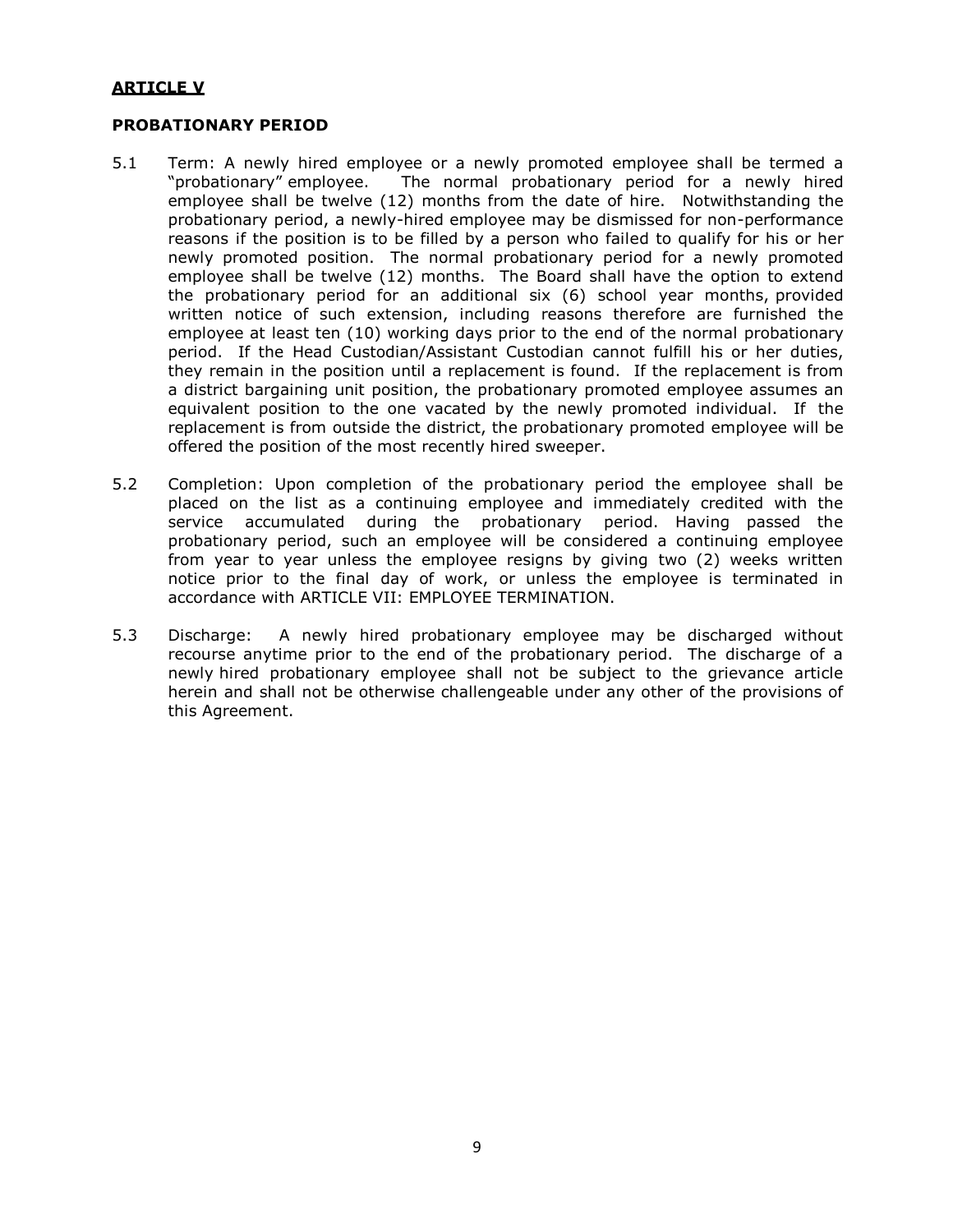#### **ARTICLE VI**

#### **EMPLOYEE EVALUATION**

- 6.1 Frequency: Probationary employees shall be evaluated at least twice in each work year. Continuing employees shall be evaluated at least once every two years.
- 6.2 Notification: Immediate supervisors shall acquaint each employee under their supervision with the evaluation procedures, standards and instruments and shall advise each such employee as to who will observe and evaluate their performance. No evaluation may take place until such orientation has been completed.
- 6.3 Procedure: Each employee shall be evaluated in writing, using the appropriate evaluation instrument(s) developed by the administration. The evaluator shall have a meeting with the employee immediately following the execution of the evaluation instrument to discuss the evaluation.
- 6.4 Response: The employee shall have the right to attach an explanation to any adverse evaluations or other negative materials that are to be placed in the personnel files and/or may appeal to the Superintendent within twenty (20) work days from the time such adverse evaluation or other negative material is placed in such file.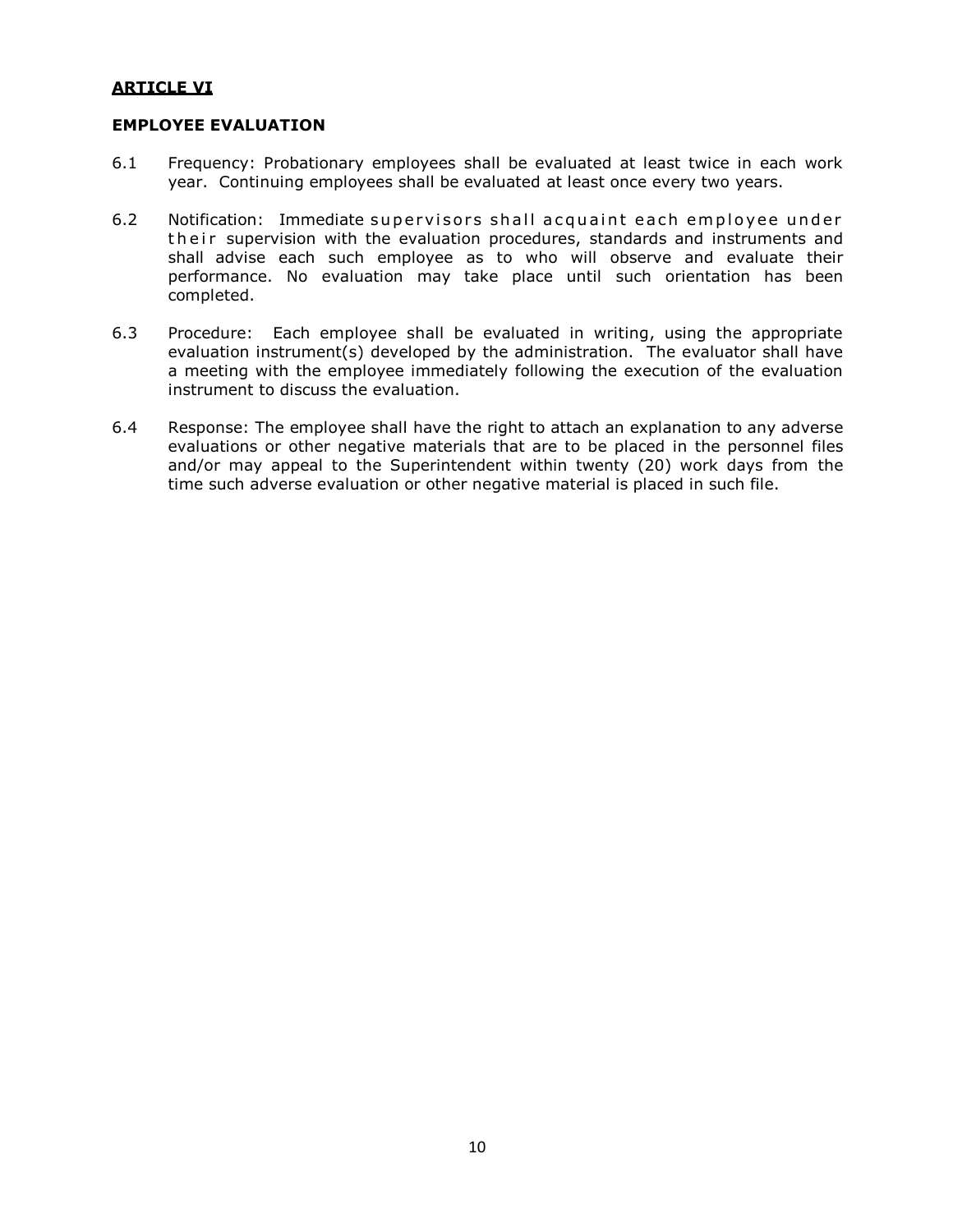#### **ARTICLE VII**

#### **DISCIPLINE AND TERMINATION OF CONTINUING EMPLOYEES**

- 7.1 Warning: Non-probationary employees shall be given written warning, specifically identifying the behavior(s) which, if not remediated within a reasonable period of time, could be the basis of termination. Prior to the issuance of a written notice of termination, the appropriate supervisor will have a conference with the employee, including therein a review of the employee's personnel file. If requested by the employee, an Association representative who shall be an employee of the District will be present at the conference.
- 7.2 Notice: A notice of termination shall be served at least ten (10) working days prior to the effective day of termination. In cases of gross misconduct or where the administration deems there is a threat to the safety or welfare of the District, students, or employees, the affected employee may be suspended immediately with or without pay at the District's discretion. The employee and the Association shall be provided with a written list of the specific charges against any employee being terminated for cause. Custodians who have completed their probationary period will not be terminated without just cause.
- 7.3 Progressive discipline as outlined in Section 7.1 above shall apply prior to any dismissal, except in cases of gross misconduct.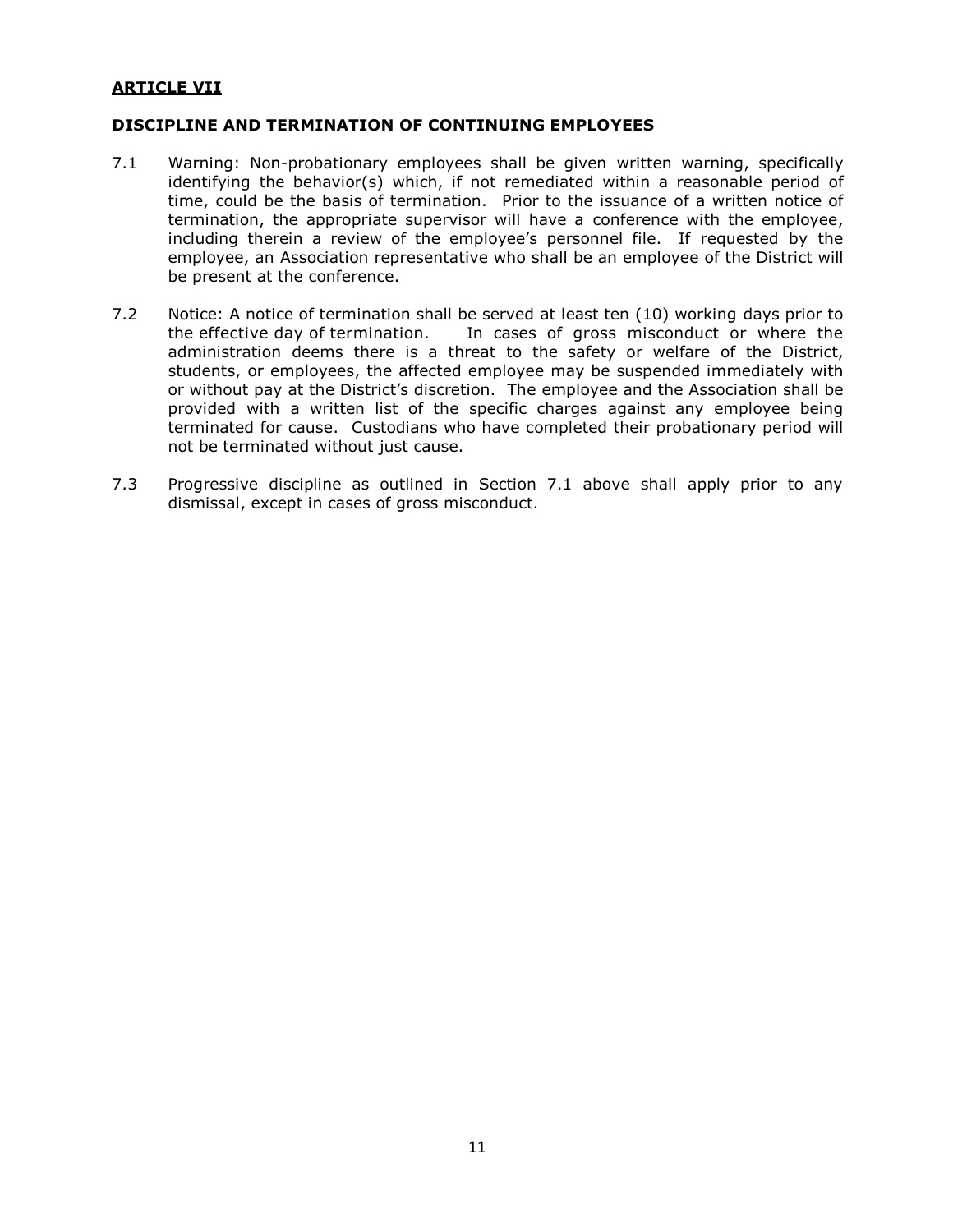#### **ARTICLE VIII**

#### **LEAVES**

- 8.1 Sick Leave: Each employee shall be granted fourteen (14) sick days annually. If an employee files for workman's compensation, the first three (3) missed days will be considered paid sick days. For purposes of this Article, "immediate family" shall mean the employee's parents, spouse, brothers, sisters, children, grandparents, grandchildren, parents-in-law, brothers-inlaw, sisters-in-law and legal guardians. Each employee is allowed up to five (5) sick days to be used as Bereavement days, without forfeiting attendance bonus. Unused sick leave may be accumulated without limit. The District may at any time require verification of the need for sick leave and may require an employee to provide a doctor's certification of the need for such leave or may require an employee to undergo a medical examination at the District's expense. The District Office shall keep employee records of sick leave absences, c r e dits and accumulations, and will inform the employee of any deductions from annual salary based on excess use of sick leave.
- 8.2 Each employee shall be given seventeen (17) points per year of employment and shall have unlimited accumulation. A point shall be subtracted from an employee's accumulation each time the employee is absent due to personal days, personal illness, or illness or death in the immediate family. At the time of retirement, the employee shall receive a bonus of \$20.00 times the number of points accumulated over 75 points. No employee with less than five years service to the District shall be eligible.
- 8.3 Personal Leave: Employees, will have the privilege of three (3) days for personal business that cannot be conducted at another time. A request for a personal business day shall be submitted in writing to the director of Buildings and Grounds and the building principal no later than 24 hours in advance of the personal day. If approved, employees must enter the personal day into the district absence management system. Personal leave may not be used in conjunction with holidays, vacation days or sick days, except with the prior written permission of the Superintendent or designee. Personal leave may not be taken during the first five (5) school days or last five (5) days of the school year, or on a day proceeding or following a holiday or vacation. The Superintendent or designee may approve exceptions to the above. Unused personal leave shall accumulate to a maximum of three (3) days per year. Unused personal days shall roll over into sick days.
- 8.4 Jury Duty: If an employee is required by court order to serve on jury duty, the employee is entitled to regular pay during the period of jury duty, except to the extent of pay for jury duty.
- 8.5 Extended Leave of Absence: A leave of absence of up to six (6) months without pay may be granted to any employee upon approval by the Board.
- 8.6 Those employees who do not use any sick days during each calendar quarter will receive a \$275 bonus per quarter. The quarters will begin at the fiscal year (July 1). In collaboration with the bargaining unit, the district will determine criteria for attendance bonus for the duration of the contract.
- 8.7 Effective immediately, the Board will not pay any amounts to employees on leave under the Workers Compensation Act in excess of the minimum statutory requirements. Employees who qualify for disability compensation under said Act will receive such compensation as is required by the Act, but shall not receive the difference between this amount and the amount of their normal salary. This shall apply to all claims that are pending and to all future claims.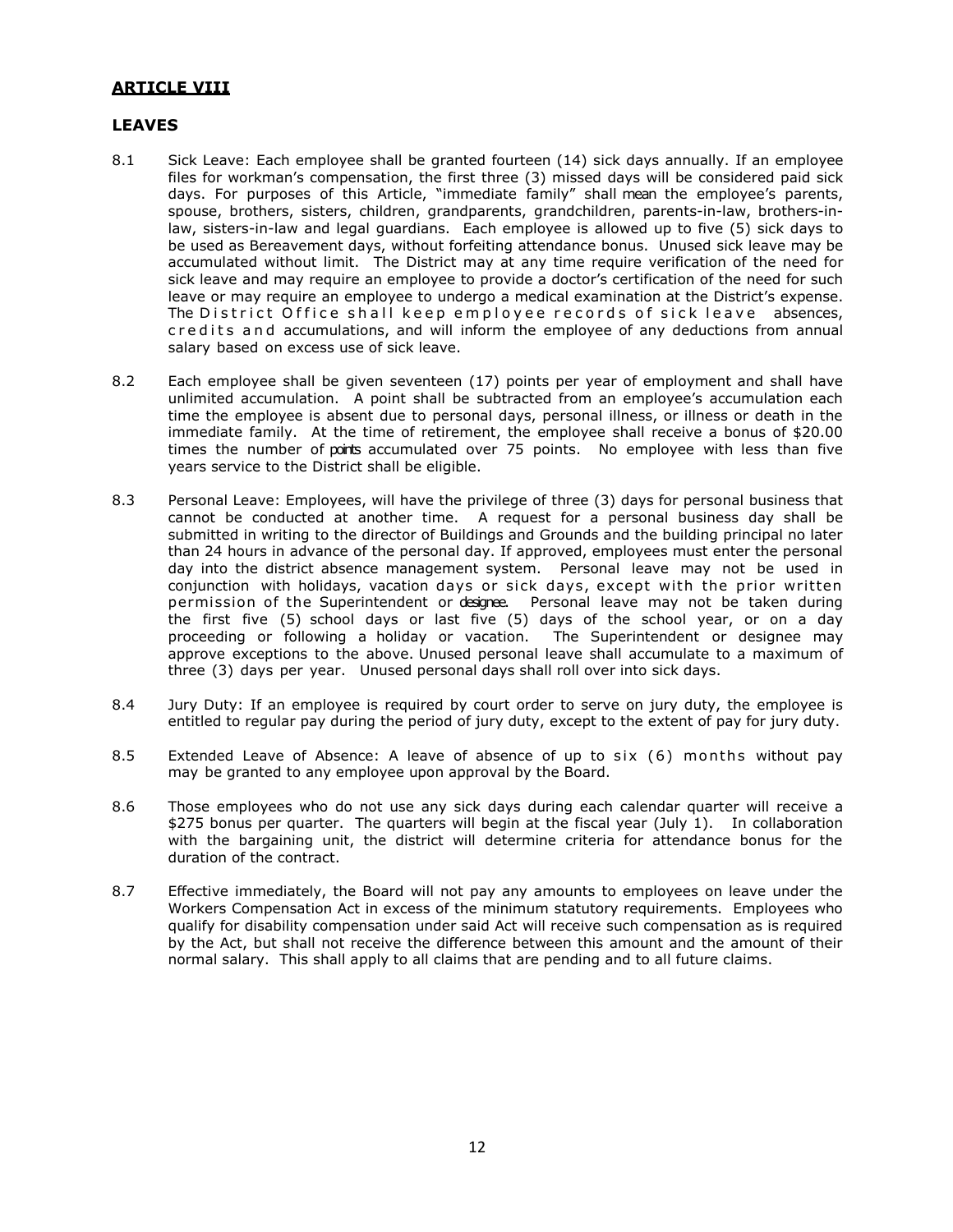#### **ARTICLE IX**

#### **VACATIONS**

9.1 Amount: Continuing employees shall be granted annual (July 1-June 30) vacation with full pay and benefits according to the following schedule. "Years" means total years employment, including probationary periods, in the District prior to July 1 preceding the scheduled beginning date of the vacation. "Days" means regular working days exclusive of Saturdays, Sundays, scheduled holidays or any other regularly scheduled days off.

Vacation time shall be as follows:

| 0-6 months      | 3 days    |
|-----------------|-----------|
| 6-12 months     | 5 days    |
| After 1 year    | $10$ days |
| After 6 years - | 15 days   |
| After 15 years- | 20 days   |

Vacation days shall carry over from year to year, but may not accumulate to an amount more than the annual vacation entitlement of the employee.

9.2 Vacation requests will be handled as follows:

On student attendance days, only 3 custodians and 1 maintenance employee will be allowed on vacation leave per day, unless approved by the Superintendent. Vacation requests will be granted by seniority and are due by July  $1^{st}$ . Any requests received after July 1 will be granted on a first come first serve basis. Once one member has been approved for a vacation request that exceeds 10 consecutive days, all subsequent requests require the approval of the superintendent. Administration shall provide a rolling calendar of scheduled vacations to the association president on a monthly basis.

Vacations shall not be taken within the two-week period prior to the first pupil attendance day, or during the first week of summer break, unless a written request is submitted to the Superintendent or designee for approval. Vacation days will be granted on July 1 of each year, and employees may use some of these vacation days prior to July 1 but no earlier than June 15 by requesting and obtaining approval from the Superintendent or designee.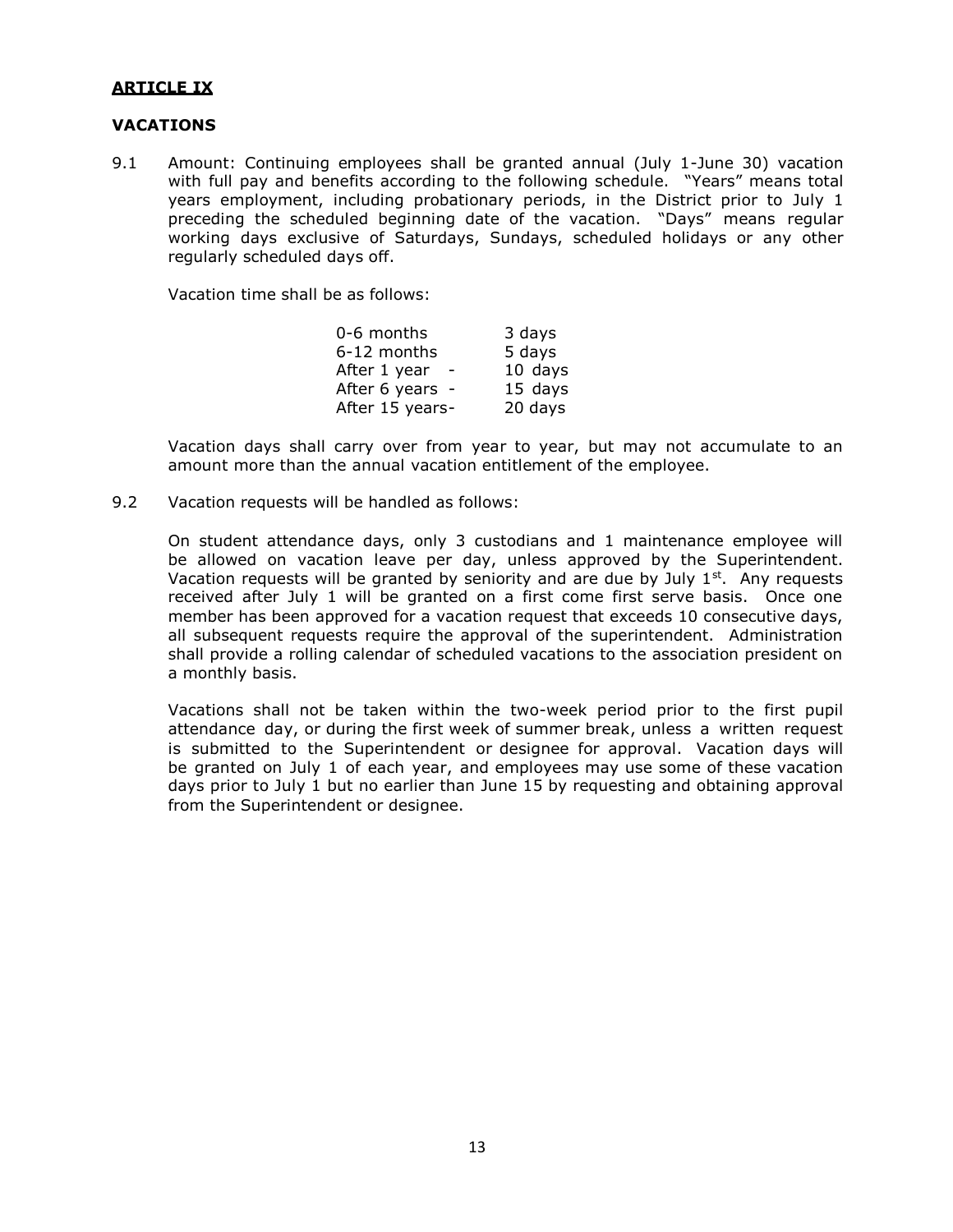9.3 Holidays: Legal holidays are those provided by Illinois law and such additional days as may be approved by the Board. The legal holidays are:

| New Year's Day   | Labor Day Martin          |
|------------------|---------------------------|
| Luther King      | Columbus Day              |
| President's Day  | Veteran's Day             |
| Pulaski Day      | Thanksgiving Day          |
| Spring Holiday   | Friday after Thanksgiving |
| Memorial Day     | Christmas Eve             |
| Independence Day | Christmas Day             |
|                  | New Year's Eve Day        |

To receive regular pay for the above holidays, the employee must work the last scheduled day before the holiday and the first scheduled day after the holiday. If illness is the reason for absence, a doctor's note or an affidavit will be required. The Association agrees that it will waive any of the above holidays in the event that the District's teachers waive that holiday. The holiday will be rescheduled to an agreed upon date.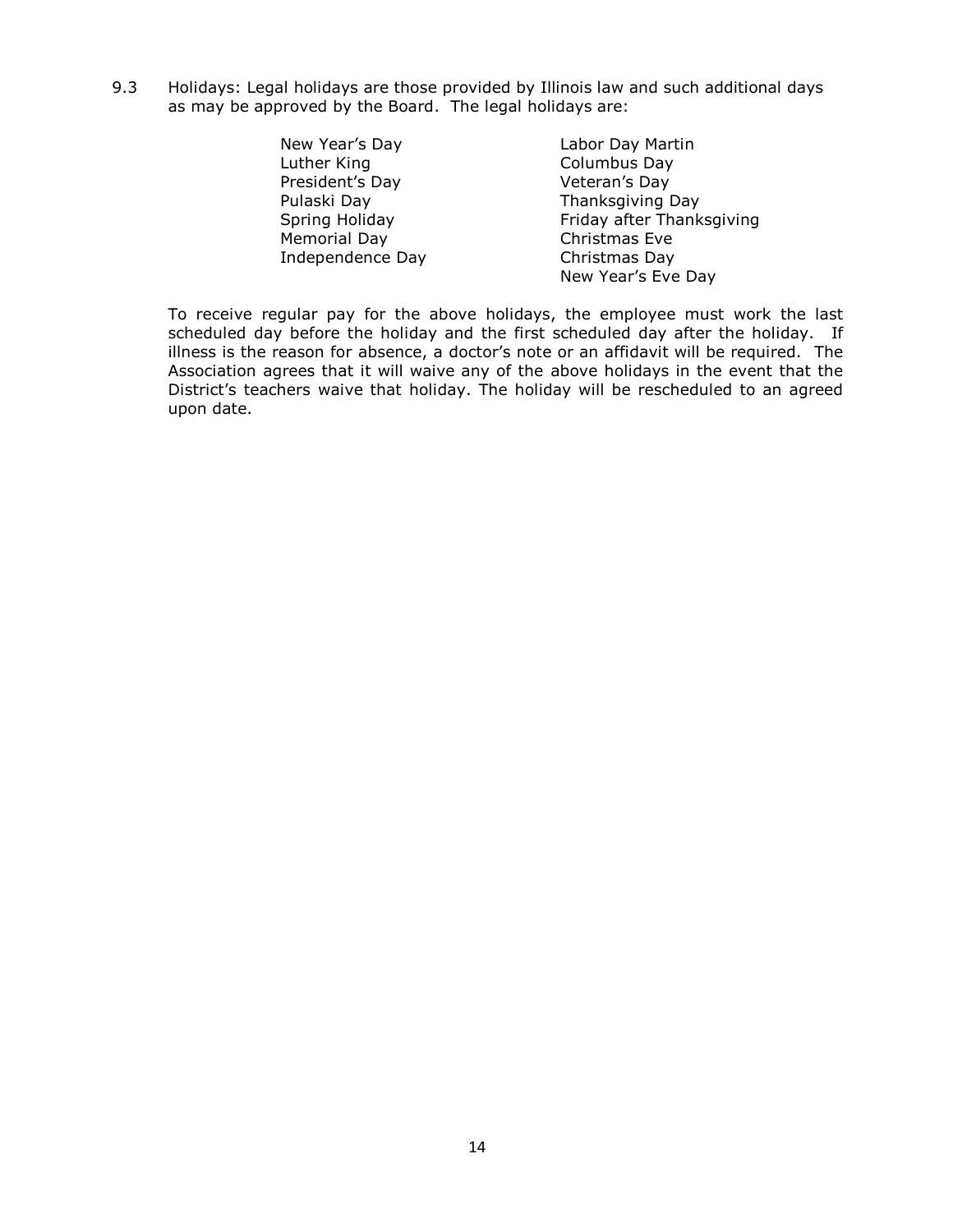#### **ARTICLE X**

#### **HOURS**

- 10.1 Custodians Work Shift: A normal work shift shall consist of eight (8) hours, continuous except for one interruption for a lunch period. Beginning and ending times of the shift and the length of lunch period may vary as determined by the immediate supervisor, but the actual working time for a normal shift shall not exceed eight (8) hours in a twenty-four-hour period beginning at 12:00 a.m. each day. The hours for Maintenance and Head Custodians are 6 am to 2:30 pm and hours for Assistant Head Custodians and Custodians are 2:15 pm to 10:15 pm. The District shall give five days' notice to any bargaining unit members to change their hours. The District can request an emergency schedule change with certain exceptions. This will be reviewed on a quarterly basis during labor management meetings.
- 10.2 Overtime: Employees required to work in excess of forty hours exclusive of holidays or sick days in one week or more than eight (8) hours in one day will be paid for such work at the rate of one-and-one half times their regular hourly rate. Employees required to work on Sundays will be paid for such work at the rate of two times their regular hourly rate. Employees required to work on regularly scheduled holidays will be paid for such work at the rate of two times their regularly hourly rate. Any employee required to return to the work site on any holidays, Sunday or vacation day, shall work for and be paid for a minimum of two (2) hours of documented work. Prior to working any overtime on weekends or during the week, employees must receive approval from the Supervisor of Buildings and Grounds. This does not apply to responses to burglar or fire alarms.
- 10.3 During periods when Assistant Head Custodians and Custodians are working the night shift, they shall be entitled to a one-half hour paid lunch period. The Assistant Head Custodians and Custodians shall remain in the building during that period of time.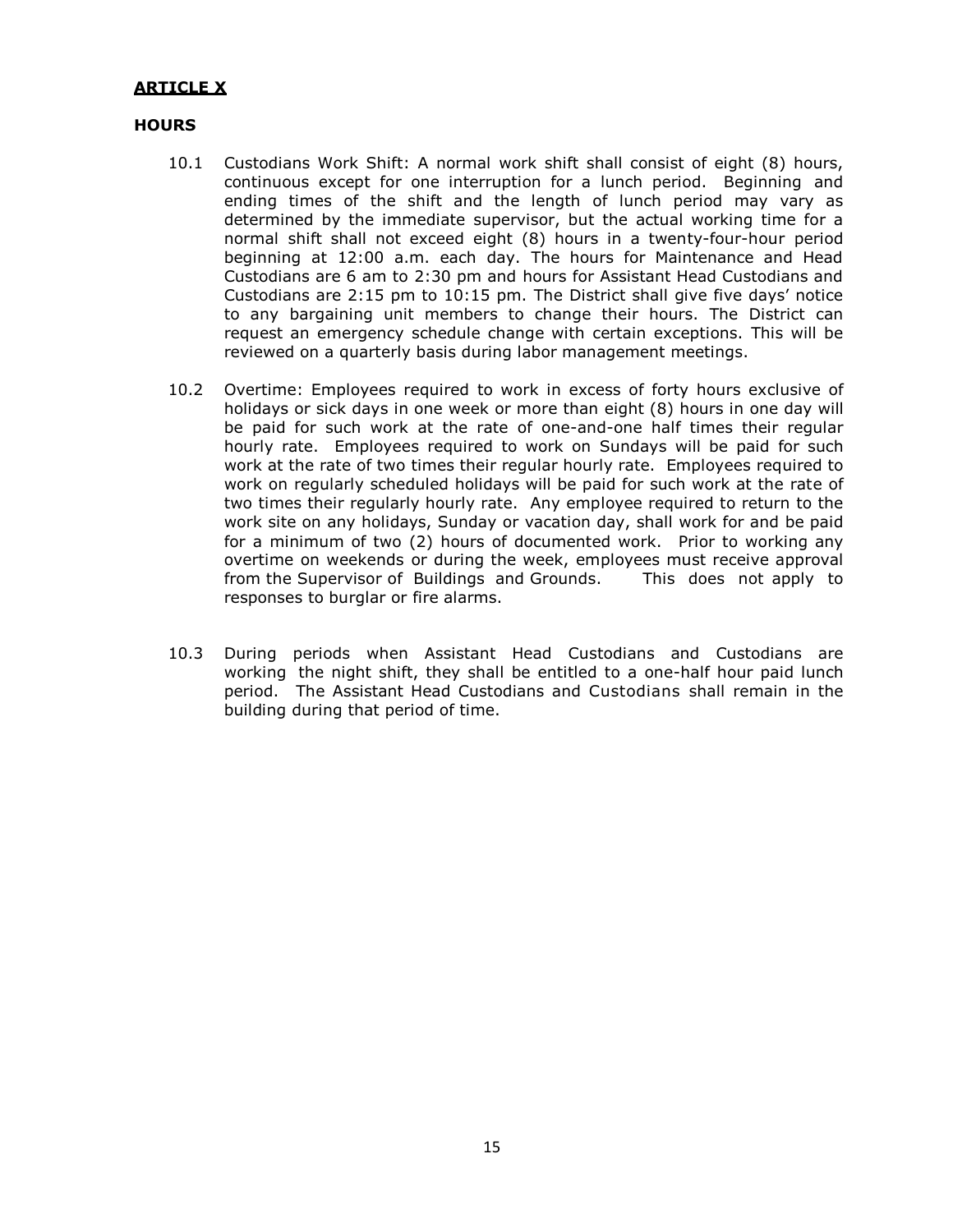#### **ARTICLE XI**

#### **SALARY AND FRINGE BENEFITS**

11.1 **Custodians** hired after June 30, 2018 shall be paid the following pay rate during the first year of his/her employment:

| 2018-2019 | \$28,000 |
|-----------|----------|
| 2019-2020 | \$28,420 |
| 2021-2022 | \$28,846 |
| 2022-2023 | \$29,279 |
| 2023-2024 | \$29,718 |

All Custodians, other than a Custodian in his/her first year of employment, shall receive the following pay increases.<br>2018-2019 2.00%

2018-2019 2019-2020 3.00% 2021-2022 3.00% 2022-2023 3.00% 2023-2024 3.00%

Beginning in 2019-2020, any custodian whose salary surpasses Step 15 in the appropriate year in Appendix A will receive a 1.5% increase annually.

**Assistant Head Custodians** hired after June 30, 2018 shall be paid the following pay rate during the first year of his/her employment:

| 2018-2019 | \$37,000 |
|-----------|----------|
| 2019-2020 | \$37,555 |
| 2021-2022 | \$38,118 |
| 2022-2023 | \$38,690 |
| 2023-2024 | \$39,270 |

All Assistant Head Custodians, other than an Assistant Head Custodian in his/her first year of employment, shall receive the following pay increases.

| 2018-2019 | 2.00% |
|-----------|-------|
| 2019-2020 | 3.00% |
| 2021-2022 | 3.00% |
| 2022-2023 | 3.00% |
| 2023-2024 | 3.00% |
|           |       |

Beginning 2019-2020, any assistant head custodian whose salary surpasses Step 15 in the appropriate year in Appendix A will receive a 1.5% increase annually.

**Head Custodians** hired after June 30, 2018 shall be paid the following pay rate during the first year of his/her employment:

| \$45,000 |
|----------|
| \$45,675 |
| \$46,360 |
| \$47,055 |
| \$47,761 |
|          |

All Head Custodians, other than a Head Custodian in his/her first year of employment, shall receive the following pay increases. 2018-2019 2.00% 2019-2020 3.00%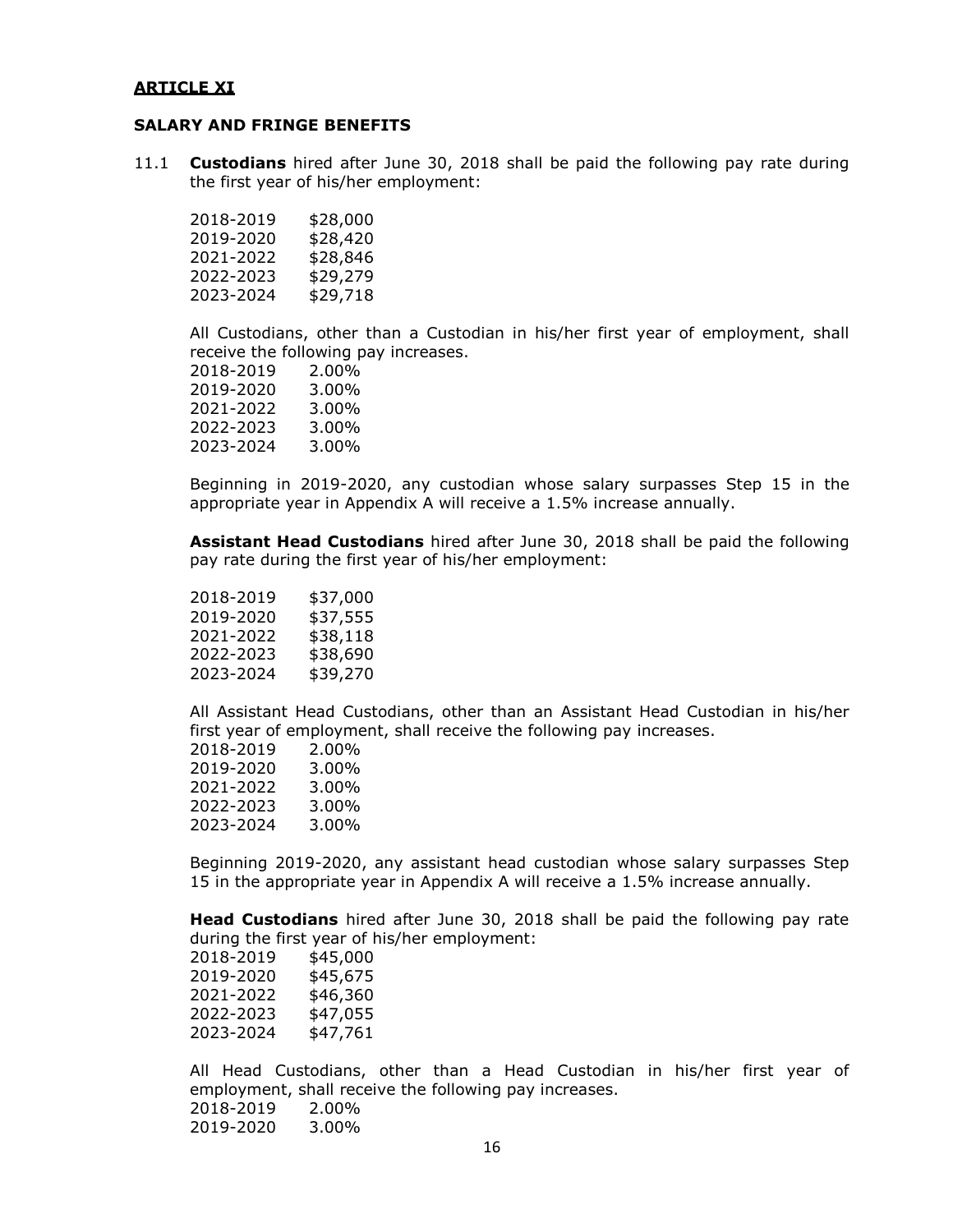2021-2022 3.00% 2022-2023 3.00% 2023-2024 3.00%

Beginning 2019-2020, any head custodian whose salary surpasses Step 15 in the appropriate year in Appendix A will receive a 1.5% increase annually.

**Maintenance Staff** hired after June 30, 2018 shall be paid the following pay rate during the first year of his/her employment:

| \$46,500 |
|----------|
| \$47,197 |
| \$47,905 |
| \$48,624 |
| \$49,353 |
|          |

All Maintenance Staff, other than a Maintenance Staff in his/her first year of employment, shall receive the following pay increases.

| 2018-2019 | 2.00% |
|-----------|-------|
| 2019-2020 | 3.00% |
| 2021-2022 | 3.00% |
| 2022-2023 | 3.00% |
| 2023-2024 | 3.00% |
|           |       |

Beginning 2019-2020, any maintenance staff member whose salary surpasses Step 15 in the appropriate year in Appendix A will receive a 1.5% increase annually.

- 11.2 Fringe Benefits: All employees covered by this Agreement shall be afforded the fringe benefits as set forth in Appendix B which is attached to and a part of this Agreement.
- 11.3 Mileage: Mileage reimbursement for approved travel expenses incurred while on school business to be at a rate approved by the IRS.
- 11.4 The Board will allot \$200 per employee annually for uniforms, consisting of approved pants and shirt. Uniforms must be worn at all times while on duty.
- 11.5 The Board of Education shall grant a bonus to all bargaining unit employees, which matches the SBEA and SBEATA bonuses for students meeting or exceeding the state goals made by the district**.**
- 11.6 Employees will receive \$500.00 after 20 years and an additional \$500.00 for each subsequent five (5) year increment. (moved from Longevity section)
- 11.7 Employees moving to another position are compensated based on the step in the appropriate employee classification, with the following minimum increases applied:

 Custodian to Assistant Custodian - \$1000 Assistant Custodian to Head Custodian - \$1200 Head Custodian to Maintenance - \$1400

11.8 Regularly employed custodians who substitute for an absent higher paid custodian or maintenance staff shall receive on the 6<sup>th</sup> day \$10 per day for a Custodian substituting for an Assistant Head Custodian and \$12 per day for a Custodian or an Assistant Head Custodian substituting for a Head Custodian. During summer months, this will only apply to members substituting as Head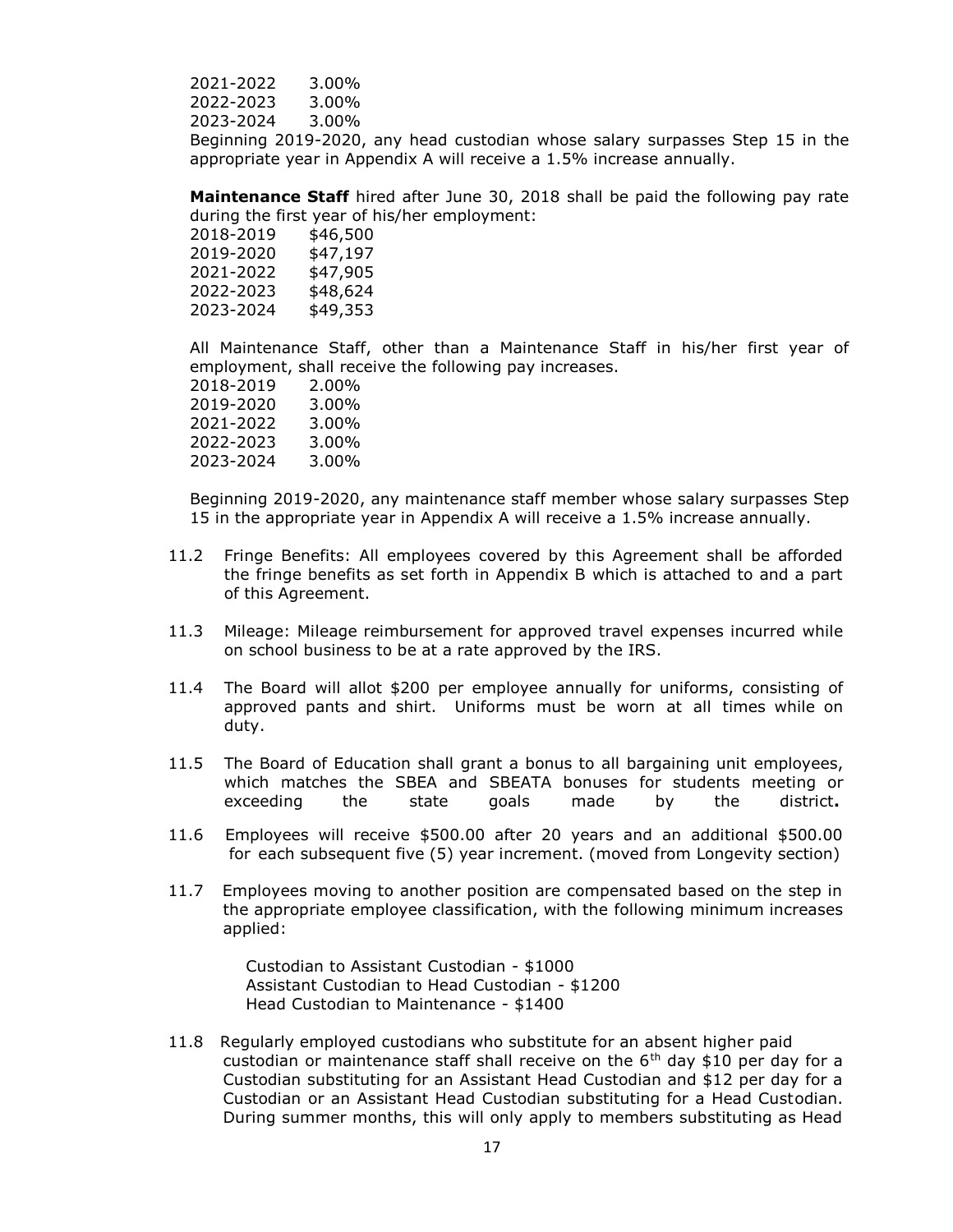Custodian, Groundskeeper, or Maintenance.

11.9 Full time employees continuing with the district will receive a \$170 retention bonus on the first check of the following fiscal year. In the 2022-2023 contract year, employees employed on June 30<sup>th</sup> will receive the retention bonus. Employees working less than a one full year will receive a prorated amount based on the number of days employed.

11.10 Salary for current and new employees hired during the term of this Agreement shall be based on Appendix A.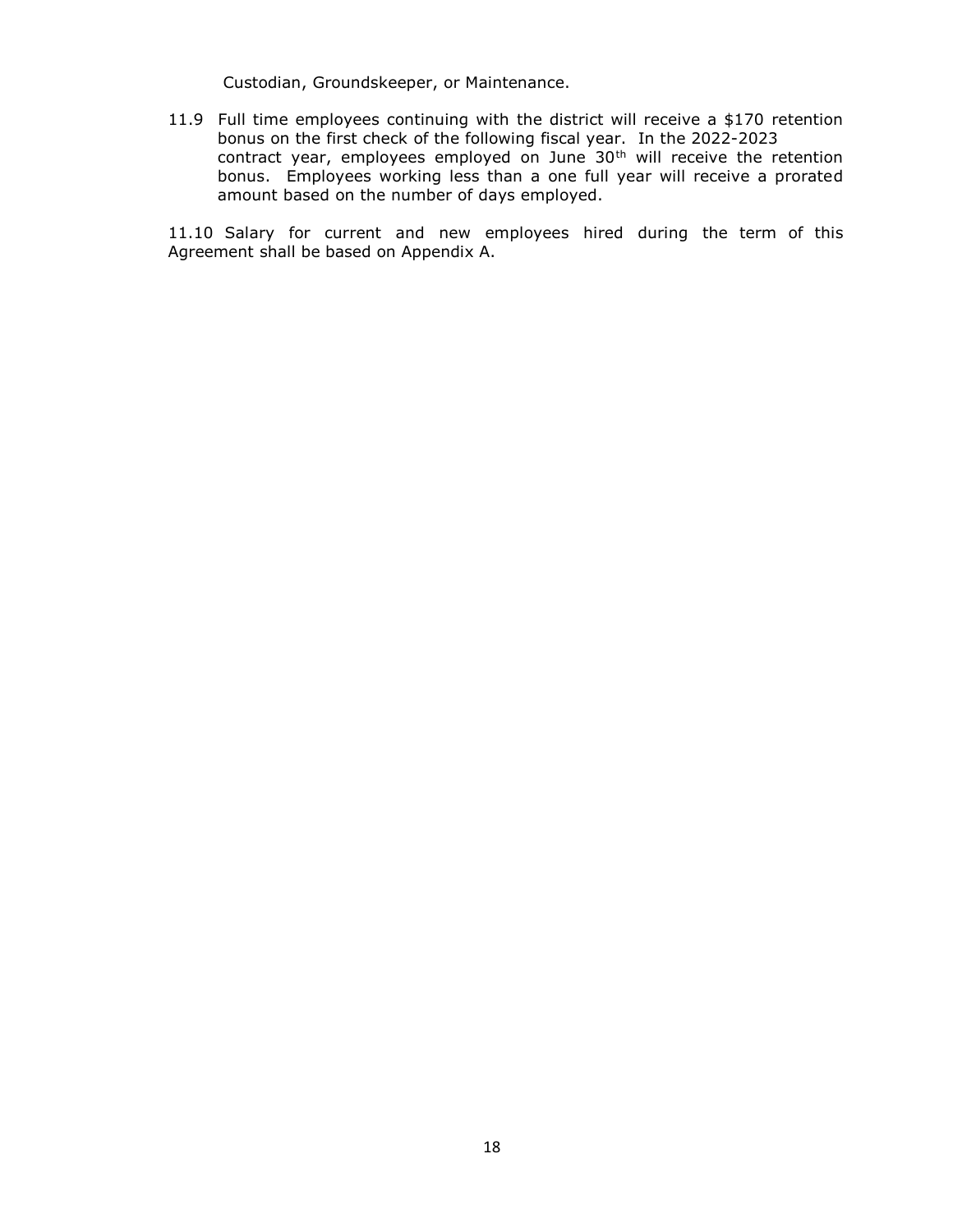#### **ARTICLE XII**

#### **WORK SCHEDULE AND WORKLOAD**

- 12.1 When establishing individual work schedules and workload, factors that apply to the individual work assignment shall be taken into account. Such factors shall include, but not limited to, age and condition of the facility, number of pupils, number of classrooms, number of washrooms, type of floor covering (e.g. carpet), building usage, etc. The Administration, consultation with a representative of the SBEA, shall review workloads and schedules on an annual basis to maintain equity among the custodial staff.
- 12.2 Custodians shall be expected to do routine maintenance work during their normal work schedule. Routine maintenance shall include replacement of worn parts and other maintenance or repair procedures necessary for the keeping of property in a clean and an ordinarily efficient operating condition over its probable useful life for the uses for which it was acquired. This routine maintenance is not to be done in lieu of the normal cleaning routine.
- 12.3 A joint committee shall be formed to create new job descriptions or to revise and update existing job descriptions. This committee shall make its recommendations to the custodians and the administration for review and approval by the Board of Education. There shall be no change in existing job descriptions without first consulting with the bargaining unit.
- 12.4 Where the District employs a substitute or temporary worker to do bargaining unit work, this temporary or substitute worker will be employed for a maximum of thirty (30) days, except for summer employees. If the substitute or temporary worker is hired to fill in for a bargaining unit member who cannot work due to illness, disability or the exercise of some type of leave, the temporary or substitute worker can be employed until such date as the bargaining unit member is ready to return to work. If for any reason the bargaining unit member is not going to return to work, the District may employ the substitute or temporary worker for thirty (30) days more from the date it learns the bargaining unit member will not return to work. The parties agree that the District may, but is not required to, hire non-union substitute workers to fill in for bargaining unit employees who are absent from work. The parties further agree that bargaining unit employees will be expected to make up the work of any of their members who are absent from work so that the hiring of substitutes is not necessary. In each building, the Head Custodian and the Principal shall meet on a monthly basis to discuss the quality and quantity of work being performed. In addition, the Association will meet once per quarter with the Board's Building and Grounds Committee to discuss the quality and quantity of work being performed.
- 12.5 When the District requires a bargaining unit member to do the work of a position that has a designated pay rate greater than that of the position the bargaining unit members holds, the District will pay the bargaining unit member the higher of the two (2) pay rates beginning on the sixth  $(6<sup>th</sup>)$  day that the bargaining unit member is doing the work of this higher grade position. During summer months, this will only apply to members working as head custodian, grounds keeper, or maintenance.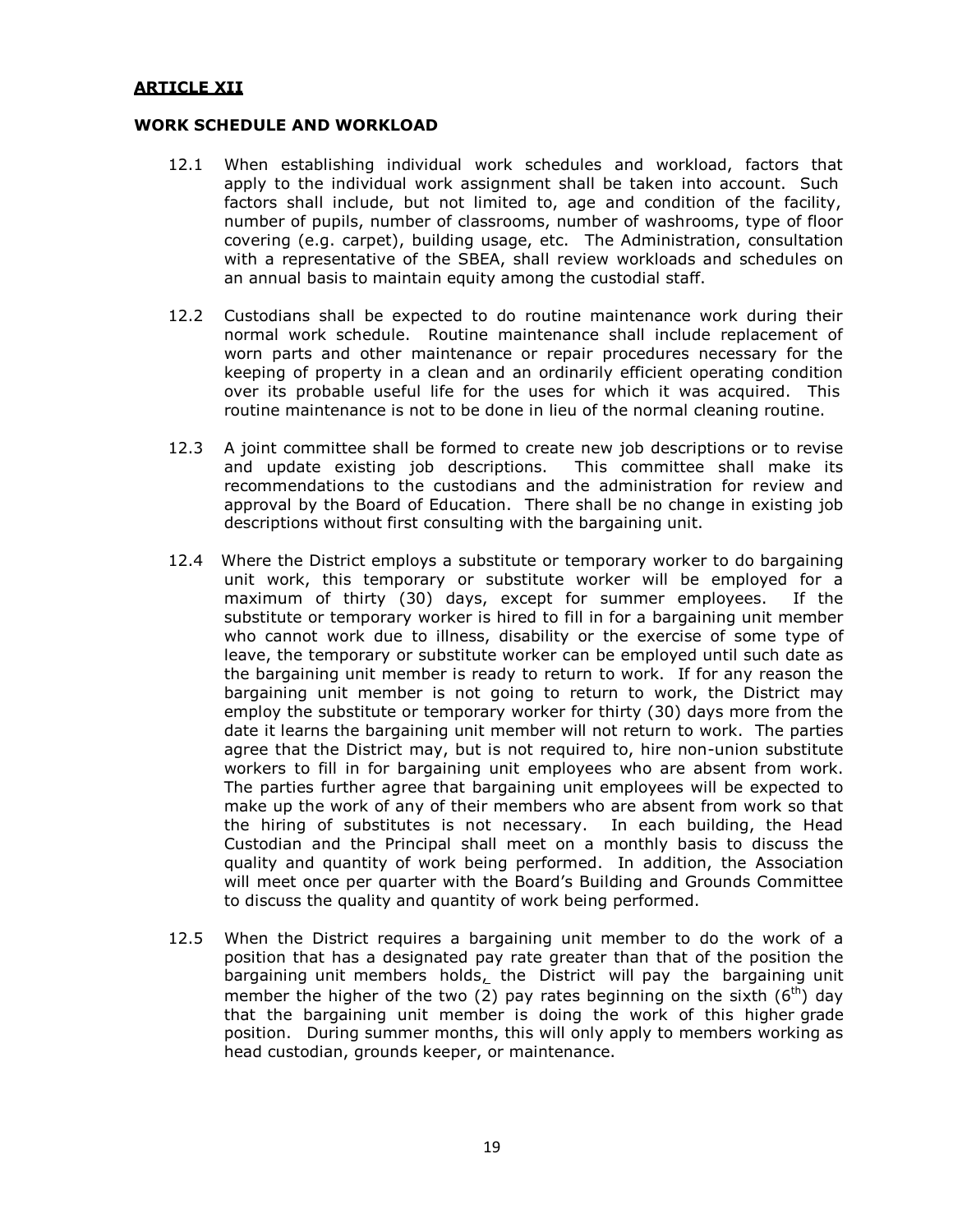#### **ARTICLE XIII**

#### **PROFESSIONAL IMPROVEMENT AND CONSULTATION**

- 13.1 Training: The Board shall pay expenses for each employee to attend seminars for purpose of improving the employee's professional competence when approved by the Board of Education.
- 13.2 Consultation: Employees' advice and opinions on products, equipment and improved services will be encouraged and considered.
- 13.3 The Administration shall provide a list of workshops, conferences, seminars, online training, or other training opportunities for custodial/maintenance staff at the regular staff meeting or in a timely manner as the Administration learns of these events.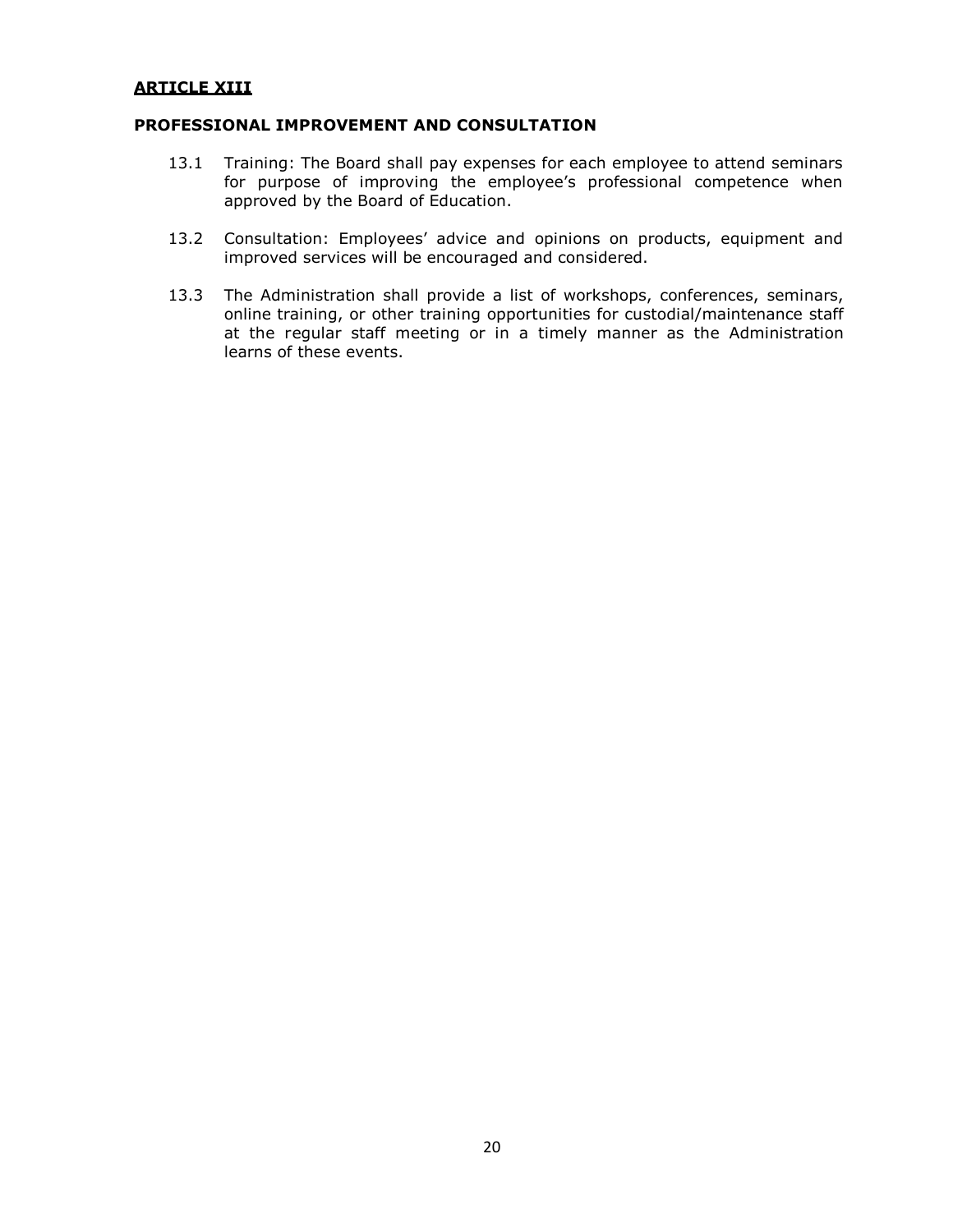#### **ARTICLE XIV**

#### **VACANCIES, PROMOTIONS, SENIORITY**

14.1 Employee Seniority: Seniority shall be defined as the length of an employee's continuous employment by the School District.

Seniority is defined as an employee's length of continuous full-time service within the District beginning with the first day on which duties are performed.

Seniority is lost upon resignation, dismissal for cause, retirement, failure to return within ten (10) days after the mailing of a written recall notice sent by certified mail.

- 14.2 Vacancies and Promotions: Vacancies shall be made known to all qualified employees, usually by written notice. Such notice shall be accompanied by a job description and a statement of minimum qualifications and salary range. Except in cases of emergency, as determined by the administration, no vacancy shall be filled on a temporary basis until such vacancy shall have been made known for five (5) employee work days. Employees who are promoted are paid at the step closest to but higher than their pre-promotion salary level.
	- 14.3 Internal Selection: The Board shall support a policy of filling vacancies, including vacancies in promotional positions, from its present staff wherever, in the Board's opinion, a current employee is qualified for the vacant position. Vacancies and promotions shall be filled by applicants who are in its judgment best able to perform the work with careful consideration given to those employees who have the greatest seniority within the District. The parties agree that the District is not required to fill any vacancy that occurs in the bargaining unit.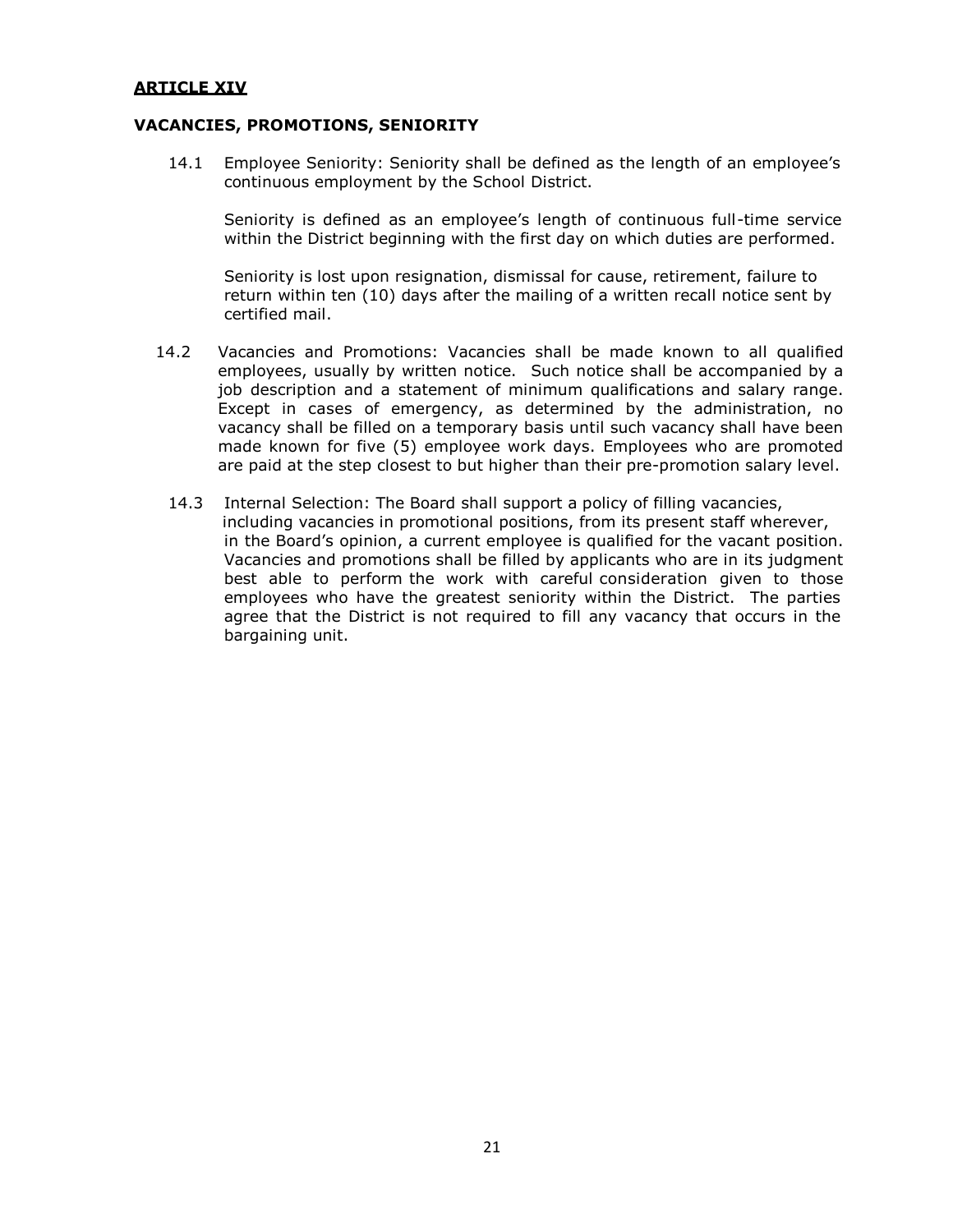#### **ARTICLE XV**

#### **REDUCTION OF EMPLOYEES**

- 15.1 Order: When a reduction in the working force is necessary, continuing employees will ordinarily be laid off in accordance with seniority, that is, the employee with the least seniority shall be laid off first, etc. However, the Board reserves the right to use other criteria in determining the order of layoff whenever, in its opinion, the interest of the District would be better served.
- 15.2 Reduction Procedures: Should the Board plan to decrease the number of bargaining unit employees or to discontinue a particular type of bargaining unit service, it should contact the Association through written notice of its intent within 120 days before the end of the school term. Should the Association disagree with the plan it shall submit a demand to bargain.
- 15.3 Recall: Laid off employees shall be rehired first if a vacancy occurs within one year, provided they have the ability and are physically able to perform the duties of the job that is open. However, the Board reserves the right to use other criteria in determining the order of recall whenever, in its opinion, the interest of the District would be better served.
- 15.4 The Board of Education will not subcontract the district custodial services during the life of this Agreement (July 1, 2018 – June 30, 2023).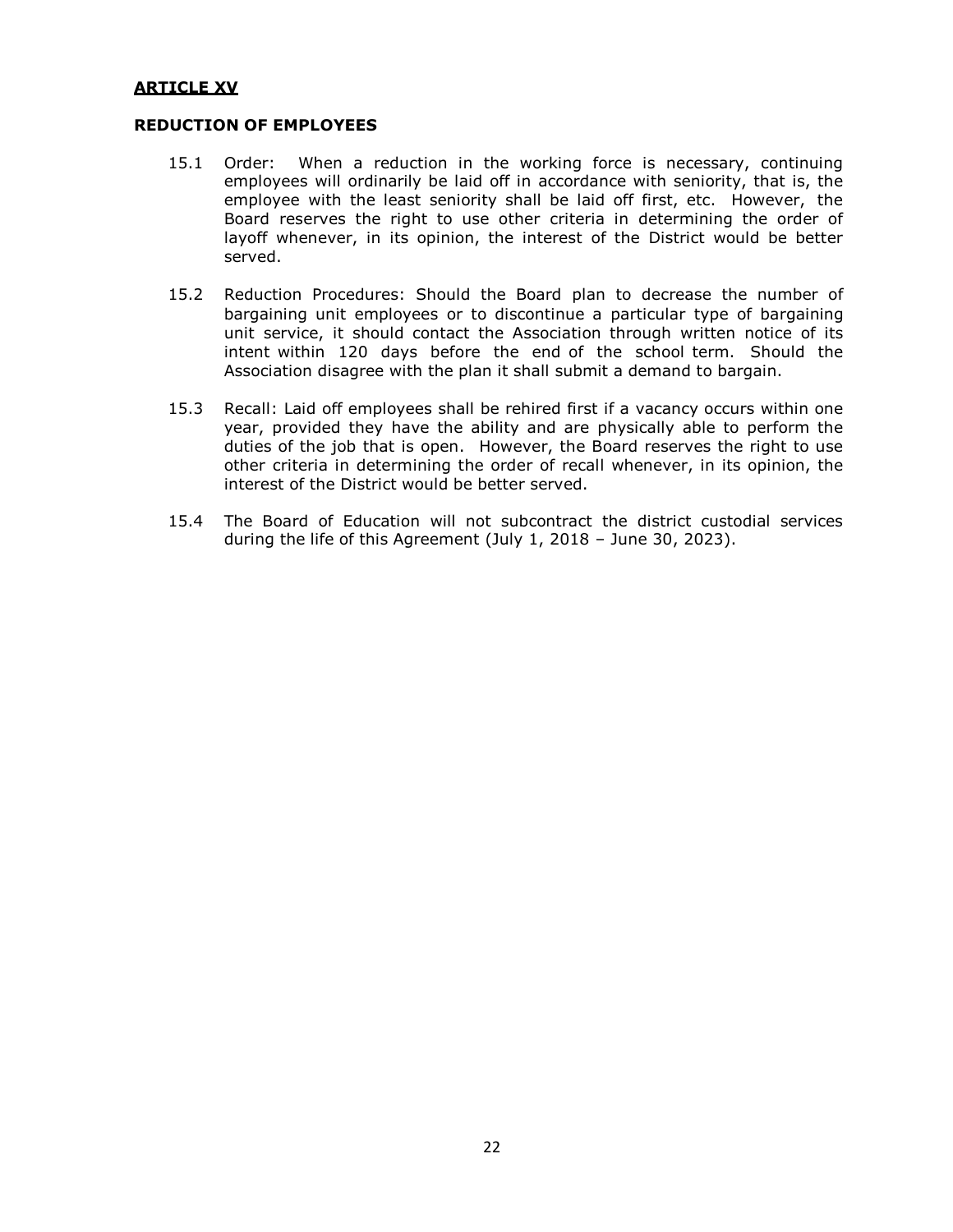#### **ARTICLE XVI**

#### **EFFECT OF AGREEMENT**

- 16.1 Complete Understanding: The terms and conditions set forth in this Agreement represent the full and complete understanding between the parties. The terms and conditions herein may be modified only through the written mutual consent of the parties.
- 16.2 Individual Contracts: The terms and conditions of this Agreement shall be reflected in any individual contract, which may be made between the Board and employees covered by this Agreement.
- 16.3 Savings Clause: Should any article, section, or clause of this Agreement be declared illegal by a court of competent jurisdiction, then that article, section, or clause shall be deleted from this Agreement to the extent it violates the law. The remaining articles, sections, and clauses shall remain in full force and effect.
- 16.4 No Strike Clause: The Custodian's Unit of the Association guarantees that no action will be taken by any member of the custodian's unit to engage in, authorize, or instigate any picketing, recognition of any picket line at the school premises, any strike, slowdown, or other refusal to render full and complete service to the Board, or any activity whatsoever which would disrupt in any manner in whole or in part the operation of the schools.
- 16.5 Management Rights: It is expressly understood and agreed that all functions, rights, powers, or authority of the administration of the School District which are not specifically limited by the express language of this Agreement are retained by the Board. The Union acknowledges that the Board has the responsibility and authority to manage and direct, on behalf of the public, all of the operation and activities of the School District to the full extent provided by law, limited only by the lawful provisions of this Agreement, including, but not limited to, such areas of discretion of inherent managerial policy as the functions of the Board, standards of service, the overall budget, the organizational structure, the selection of new employees and the direction and assignment of employees.
- 16.6 Term of Agreement: This Agreement shall be effective July 1, 2018 and shall continue in effect until June 30, 2023.
- 16.7 Incorporation of Board Policies: The existing policies and procedures of School District 100 are hereby incorporated into this Agreement, provided that these policies may neither countermand nor be contrary to the other terms and conditions of this Agreement.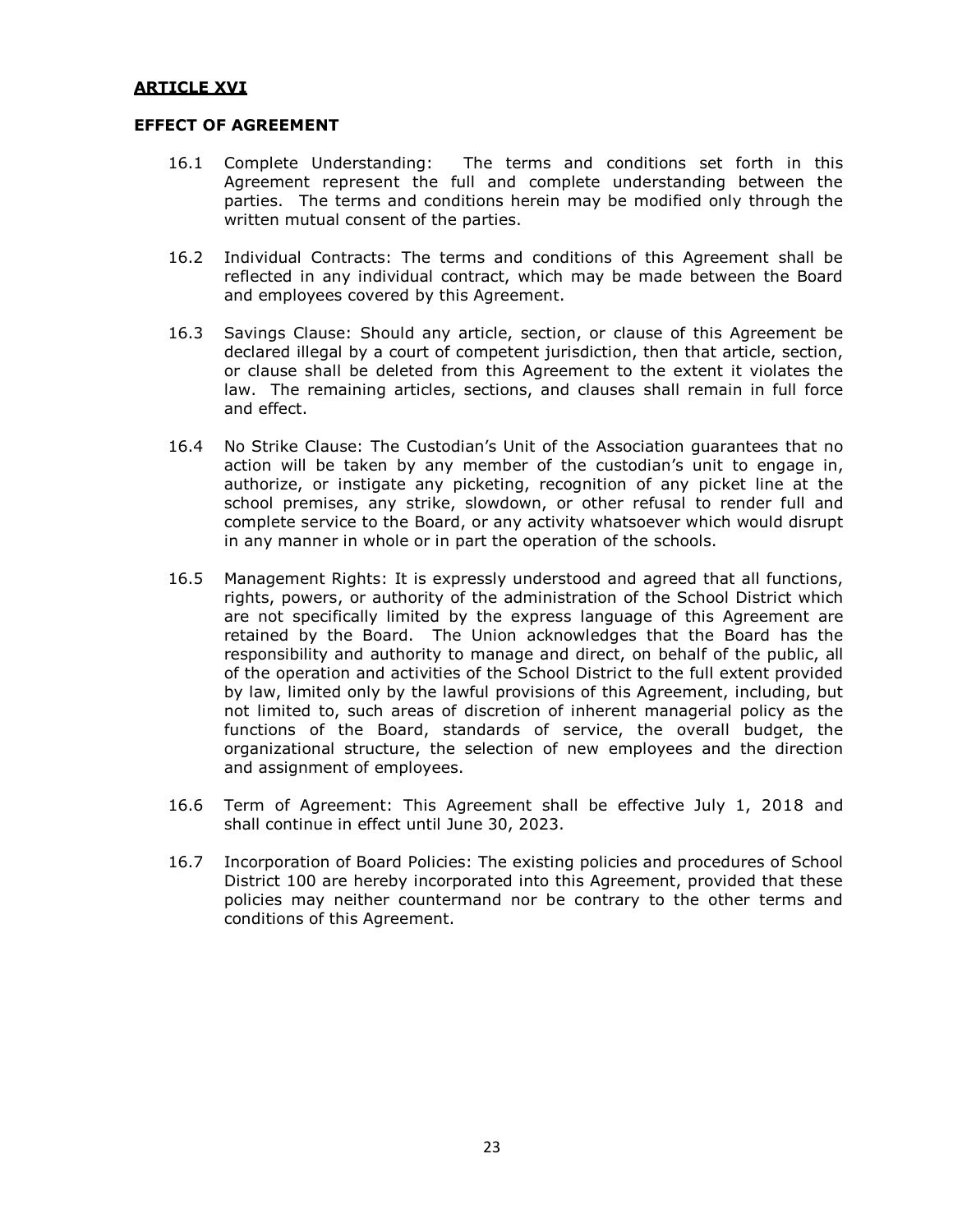| IN WITNESS THEREOF:                                                |      |                                                                    |      |  |  |
|--------------------------------------------------------------------|------|--------------------------------------------------------------------|------|--|--|
| For the South Berwyn Education<br>Association/IEA Custodian's Unit |      | For the Board of Education,<br>Berwyn South School<br>District 100 |      |  |  |
| Representative                                                     | Date | President                                                          | Date |  |  |
| Representative                                                     | Date | Secretary                                                          | Date |  |  |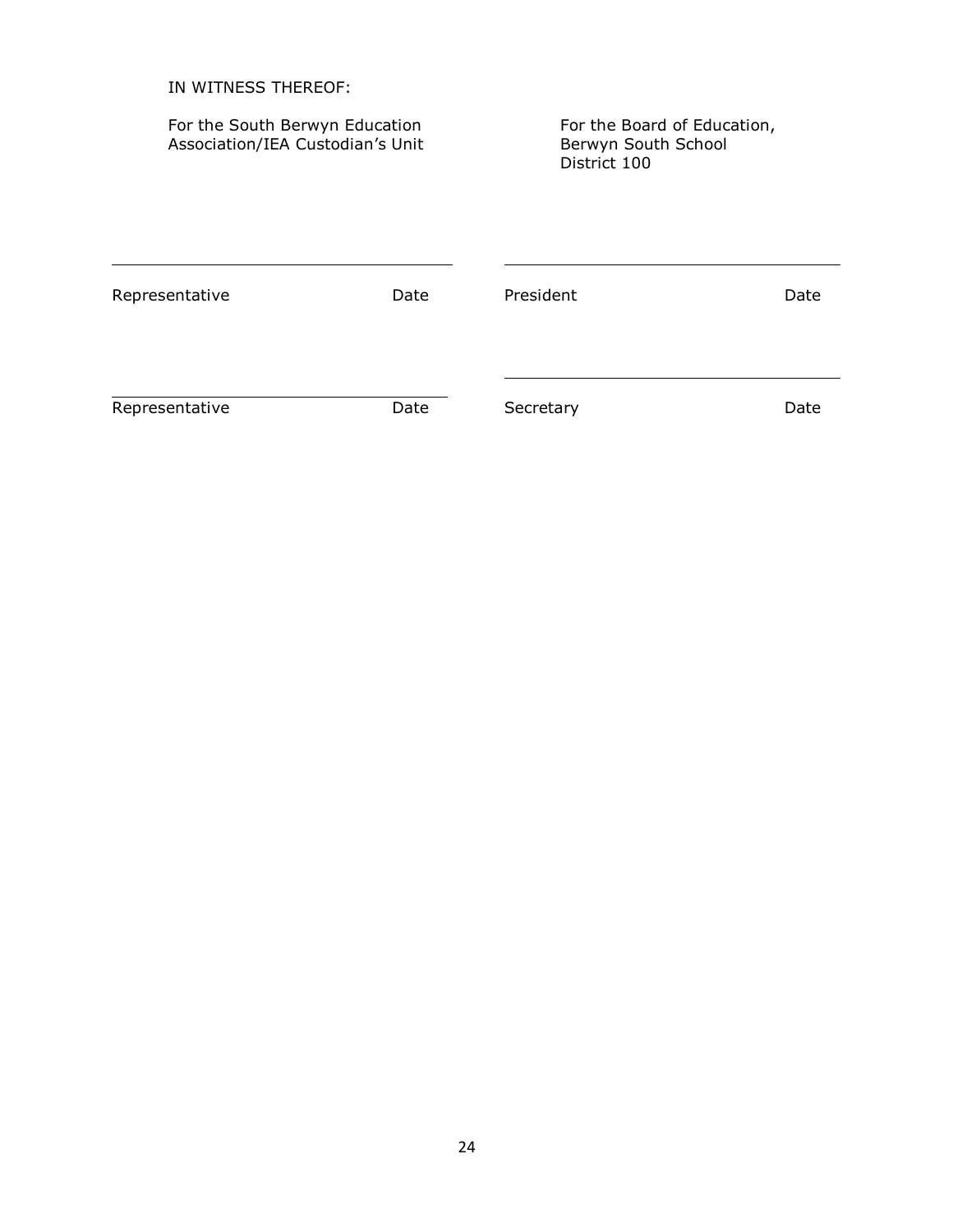### **APPENDIX A**

| <b>Appendix A</b> |           |           |           |           |           |
|-------------------|-----------|-----------|-----------|-----------|-----------|
| Custodian         | 2018-2019 | 2019-2020 | 2020-2021 | 2021-2022 | 2022-2023 |
| $\mathbf{1}$      | 28,000    | 28,420    | 28,846    | 29,279    | 29,718    |
| $\overline{2}$    | 28,560    | 29,273    | 29,712    | 30,157    | 30,610    |
| 3                 | 29,131    | 30,151    | 30,603    | 31,062    | 31,528    |
| 4                 | 29,714    | 31,055    | 31,521    | 31,994    | 32,474    |
| 5                 | 30,308    | 31,987    | 32,467    | 32,954    | 33,448    |
| 6                 | 30,914    | 32,947    | 33,441    | 33,942    | 34,452    |
| 7                 | 31,533    | 33,935    | 34,444    | 34,961    | 35,485    |
| 8                 | 32,163    | 34,953    | 35,477    | 36,009    | 36,550    |
| 9                 | 32,806    | 36,002    | 36,542    | 37,090    | 37,646    |
| 10                | 33,463    | 37,082    | 37,638    | 38,202    | 38,775    |
| 11                | 34,132    | 38,194    | 38,767    | 39,349    | 39,939    |
| 12                | 34,814    | 39,340    | 39,930    | 40,529    | 41,137    |
| 13                | 35,511    | 40,520    | 41,128    | 41,745    | 42,371    |
| 14                | 36,221    | 41,736    | 42,362    | 42,997    | 43,642    |
| 15                | 36,945    | 42,988    | 43,633    | 44,287    | 44,951    |
| <b>Assistant</b>  |           |           |           |           |           |
| <b>Head</b>       |           |           |           |           |           |
| Custodian         | 2018-2019 | 2019-2020 | 2020-2021 | 2021-2022 | 2022-2023 |
| $\mathbf{1}$      | 37,000    | 37,555    | 38,118    | 38,690    | 39,270    |
| $\overline{2}$    | 37,740    | 38,682    | 39,262    | 39,851    | 40,449    |
| 3                 | 38,495    | 39,842    | 40,440    | 41,046    | 41,662    |
| 4                 | 39,265    | 41,037    | 41,653    | 42,278    | 42,912    |
| 5                 | 40,050    | 42,268    | 42,903    | 43,546    | 44,199    |
| 6                 | 40,851    | 43,537    | 44,190    | 44,852    | 45,525    |
| 7                 | 41,668    | 44,843    | 45,515    | 46,198    | 46,891    |
| 8                 | 42,501    | 46,188    | 46,881    | 47,584    | 48,298    |
| 9                 | 43,351    | 47,574    | 48,287    | 49,011    | 49,747    |
| 10                | 44,218    | 49,001    | 49,736    | 50,482    | 51,239    |
| 11                | 45,103    | 50,471    | 51,228    | 51,996    | 52,776    |
| 12                | 46,005    | 51,985    | 52,765    | 53,556    | 54,359    |
| 13                | 46,925    | 53,544    | 54,348    | 55,163    | 55,990    |
| 14                | 47,863    | 55,151    | 55,978    | 56,818    | 57,670    |
| 15                | 48,821    | 56,805    | 57,657    | 58,522    | 59,400    |
| <b>Head</b>       |           |           |           |           |           |
| Custodian         | 2018-2019 | 2019-2020 | 2020-2021 | 2021-2022 | 2022-2023 |
| $\mathbf{1}$      | 45,000    | 45,675    | 46,360    | 47,056    | 47,761    |
| $\overline{2}$    | 45,900    | 47,045    | 47,751    | 48,467    | 49,194    |
| 3                 | 46,818    | 48,457    | 49,183    | 49,921    | 50,670    |
| 4                 | 47,754    | 49,910    | 50,659    | 51,419    | 52,190    |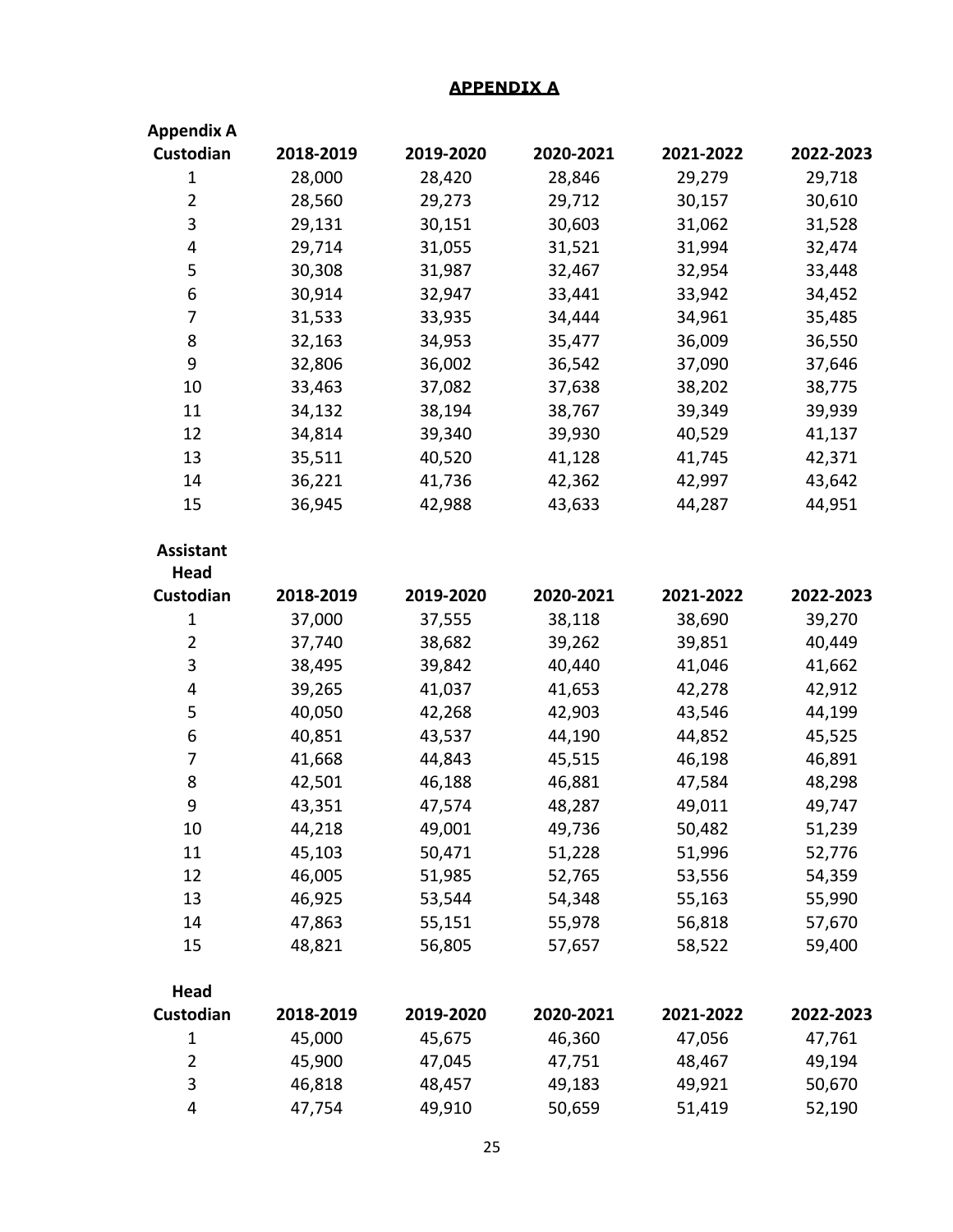| 5                  | 48,709    | 51,408    | 52,179    | 52,961    | 53,756    |
|--------------------|-----------|-----------|-----------|-----------|-----------|
| 6                  | 49,684    | 52,950    | 53,744    | 54,550    | 55,369    |
| 7                  | 50,677    | 54,538    | 55,356    | 56,187    | 57,030    |
| 8                  | 51,691    | 56,174    | 57,017    | 57,872    | 58,740    |
| 9                  | 52,725    | 57,860    | 58,728    | 59,609    | 60,503    |
| 10                 | 53,779    | 59,596    | 60,489    | 61,397    | 62,318    |
| 11                 | 54,855    | 61,383    | 62,304    | 63,239    | 64,187    |
| 12                 | 55,952    | 63,225    | 64,173    | 65,136    | 66,113    |
| 13                 | 57,071    | 65,122    | 66,098    | 67,090    | 68,096    |
| 14                 | 58,212    | 67,075    | 68,081    | 69,103    | 70,139    |
| 15                 | 59,377    | 69,088    | 70,124    | 71,176    | 72,243    |
|                    |           |           |           |           |           |
| <b>Maintenance</b> | 2018-2019 | 2019-2020 | 2020-2021 | 2021-2022 | 2022-2023 |
| $\mathbf{1}$       | 46,500    | 47,198    | 47,905    | 48,624    | 49,353    |
| $\overline{2}$     | 47,430    | 48,613    | 49,343    | 50,083    | 50,834    |
| 3                  | 48,379    | 50,072    | 50,823    | 51,585    | 52,359    |
| 4                  | 49,346    | 51,574    | 52,348    | 53,133    | 53,930    |
| 5                  | 50,333    | 53,121    | 53,918    | 54,727    | 55,548    |
| 6                  | 51,340    | 54,715    | 55,536    | 56,369    | 57,214    |
| 7                  | 52,367    | 56,356    | 57,202    | 58,060    | 58,931    |
| 8                  | 53,414    | 58,047    | 58,918    | 59,801    | 60,698    |
| 9                  | 54,482    | 59,788    | 60,685    | 61,595    | 62,519    |
| 10                 | 55,572    | 61,582    | 62,506    | 63,443    | 64,395    |
| 11                 | 56,683    | 63,429    | 64,381    | 65,347    | 66,327    |
| 12                 | 57,817    | 65,332    | 66,312    | 67,307    | 68,317    |
| 13                 | 58,973    | 67,292    | 68,302    | 69,326    | 70,366    |
| 14                 | 60,153    | 69,311    | 70,351    | 71,406    | 72,477    |
| 15                 | 61,356    | 71,390    | 72,461    | 73,548    | 74,651    |